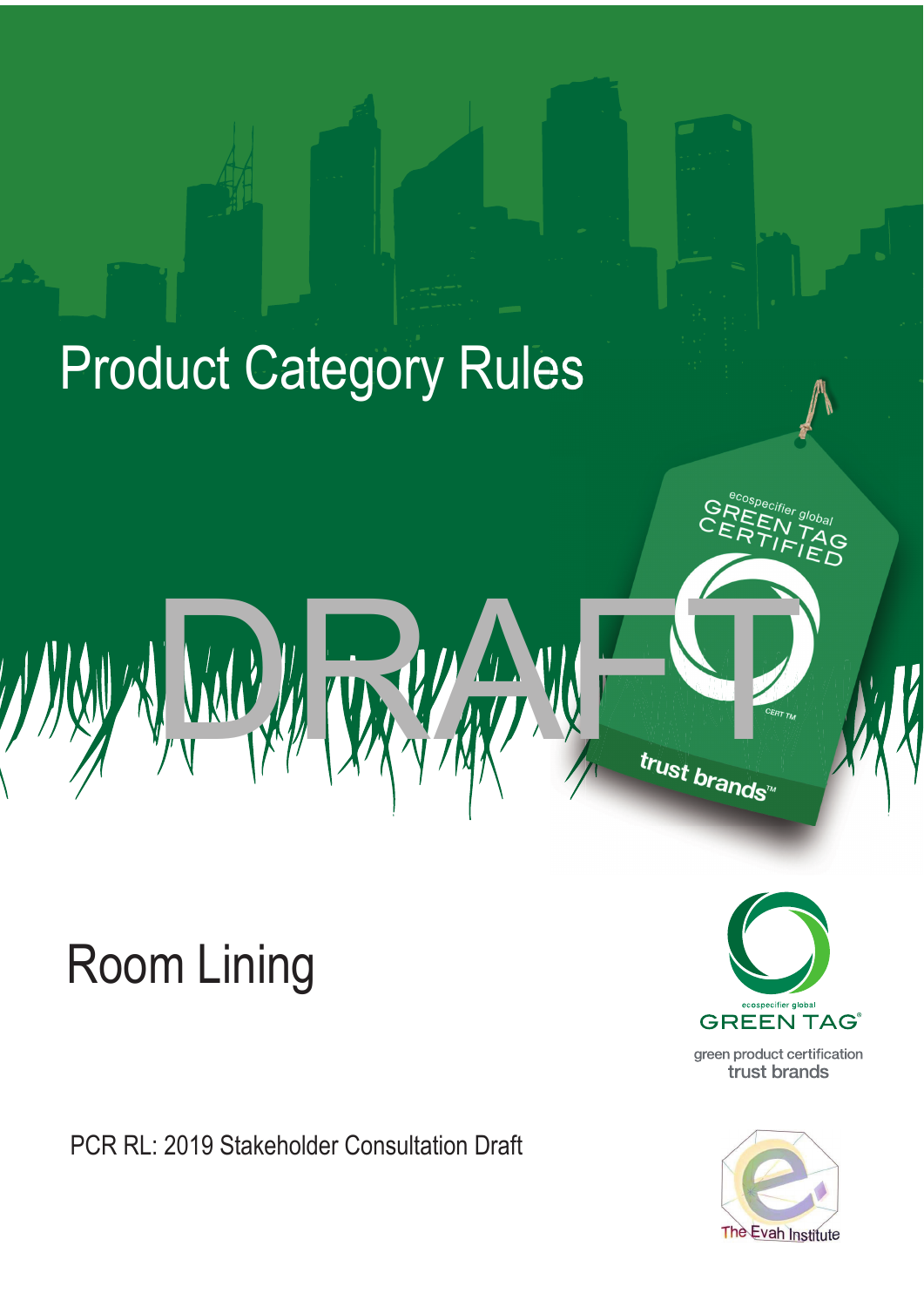**Product Category Rules Stakeholder Comments**

**PCR: Room Lining**

## **Comments End: Friday 3rd May 2019**

The following Product Category Rules (PCR) document has been made available for a public stakeholder comment for a period of 30 days. This PCR has been developed for Type III Environmental Product Declarations (EPD), according to ISO 14025, ISO 21930 and EN 15804, for PCR: LED Screens in the international Market place over Europe, North America, Australasia and Africa.

PCRs must be implemented to ensure consistency, comparability and completeness of methods and parameters in an EPD. They should provide a set of requirements for harmonized LCA methodology for the LCA study, rules for calculating and relating additional environmental information about the products, and instructions on the content and format of the EPD.

The EPD program operator for the GreenTag<sup>Cert™</sup> Product Certification Program welcomes all stakeholder comments on this PCR in order to present comparable EPDs that best serve and communicate to international stakeholder industries the key environmental life cycle issues of building products.

**Stakeholder's Name\*:**

**Position: Organisation\*:**

**Email\*: Phone:**

\* required

**General Comments:**

**Specific document comments and suggested edits** should be inserted directly into the draft using tracked edits and the document returned to Global GreenTag and the PCR Moderator, via certification1@globalgreentag.com before 3rd April 2019.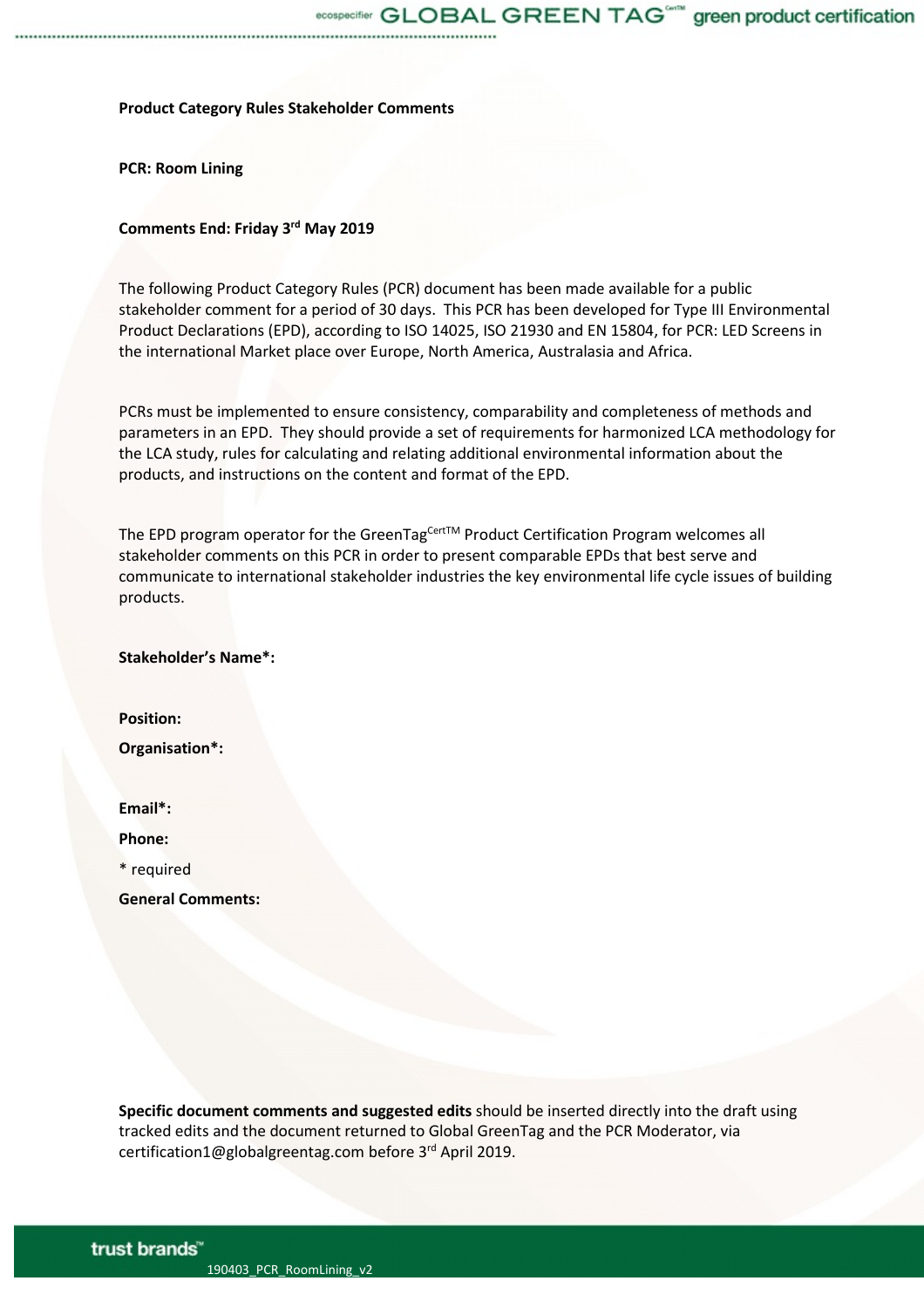## **GLOBAL GREENTAG INTERNATIONAL PTY LTD**

....................

## **ENVIRONMENTAL PRODUCT DECLARATION (EPD) PROGRAM**

**Type III EPDs** 

**Product Category Rules (PCR) based on Life Cycle Analysis** 

**Room Lining PCR RL 2019-2022 V1** 

PCR\_RL2019V1RoomLining@Evah27Mar2019.docx Version 1 Uncontrolled if printed or used outside of GGTI System. Approved: DB 25.08.17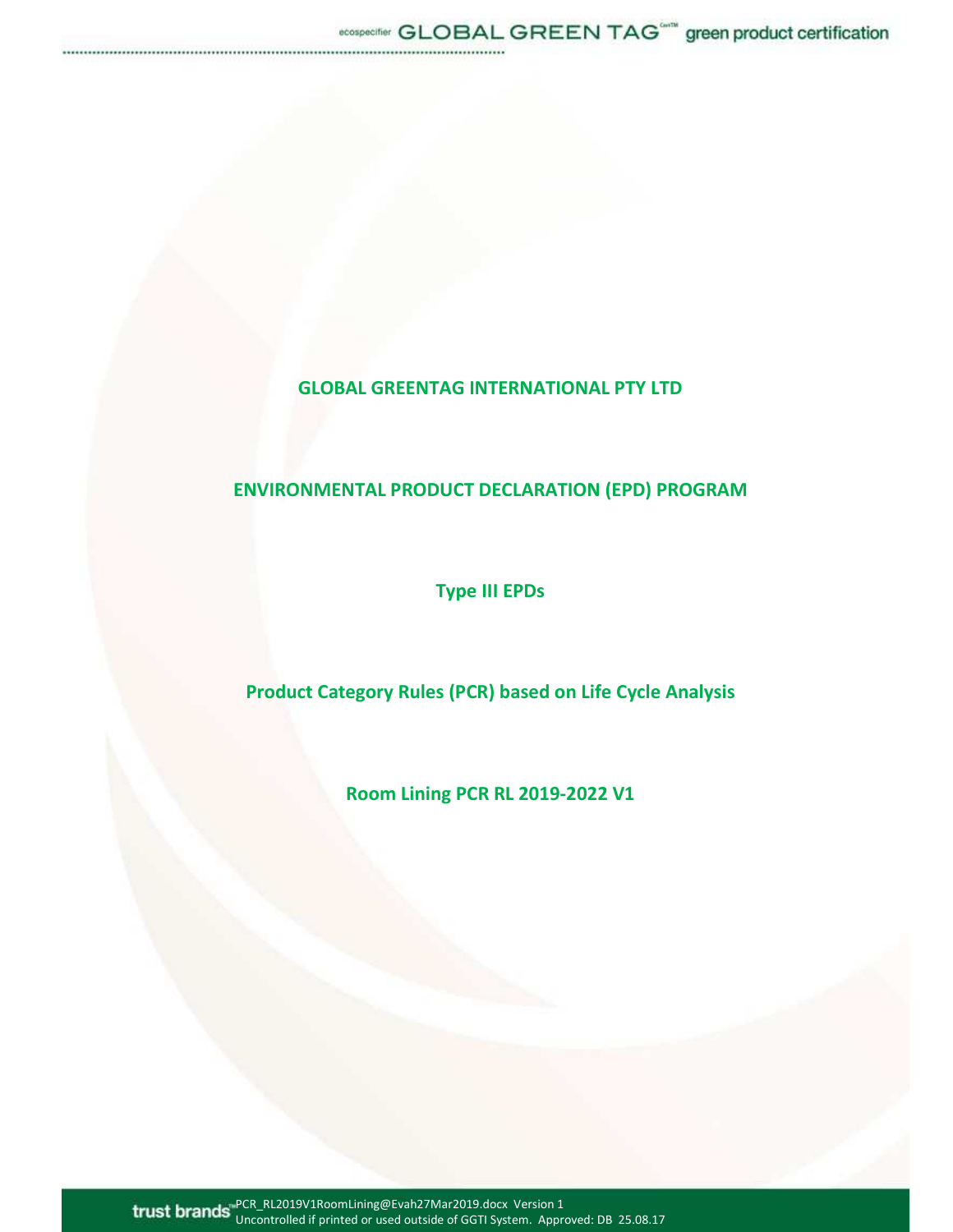## **Table of Contents**

| <b>Index</b> | <b>Section</b> | Page |
|--------------|----------------|------|
| 1.           |                |      |
| 2.           |                |      |
| 3.           |                |      |
| 4.           |                |      |
| 5.           |                |      |
| 6.           |                |      |
| 7.           |                |      |
| 8.           |                |      |
| 9.           |                |      |
| 10.          |                |      |
| 11.          |                |      |
| 12.          |                |      |
| 13.          |                |      |
| 14.          |                |      |
| 15.          |                |      |
| 16.          |                |      |
| 17.          |                |      |
| 18.          |                |      |
| 19.          |                |      |
| 20.          |                |      |
| 21.          |                |      |
| 22.          |                |      |
| 23.          |                |      |
| 24.          |                |      |
| 25.          |                |      |
| 26.          |                |      |
| 27.          |                |      |
| 28.          |                |      |
| 29.          |                |      |
| 30.          |                |      |
| 31.          |                |      |
| 32.          |                |      |
| 33.          |                |      |
| 34.          |                |      |
| 35.          |                |      |
| 36.          |                |      |
| 37.          |                |      |
| 38.          |                |      |
| 39.          |                |      |
| 40.          |                |      |
| 41.          |                |      |
| 42.          |                |      |
| 43.          |                |      |
| 44.          |                |      |
|              |                |      |
|              |                |      |
|              |                |      |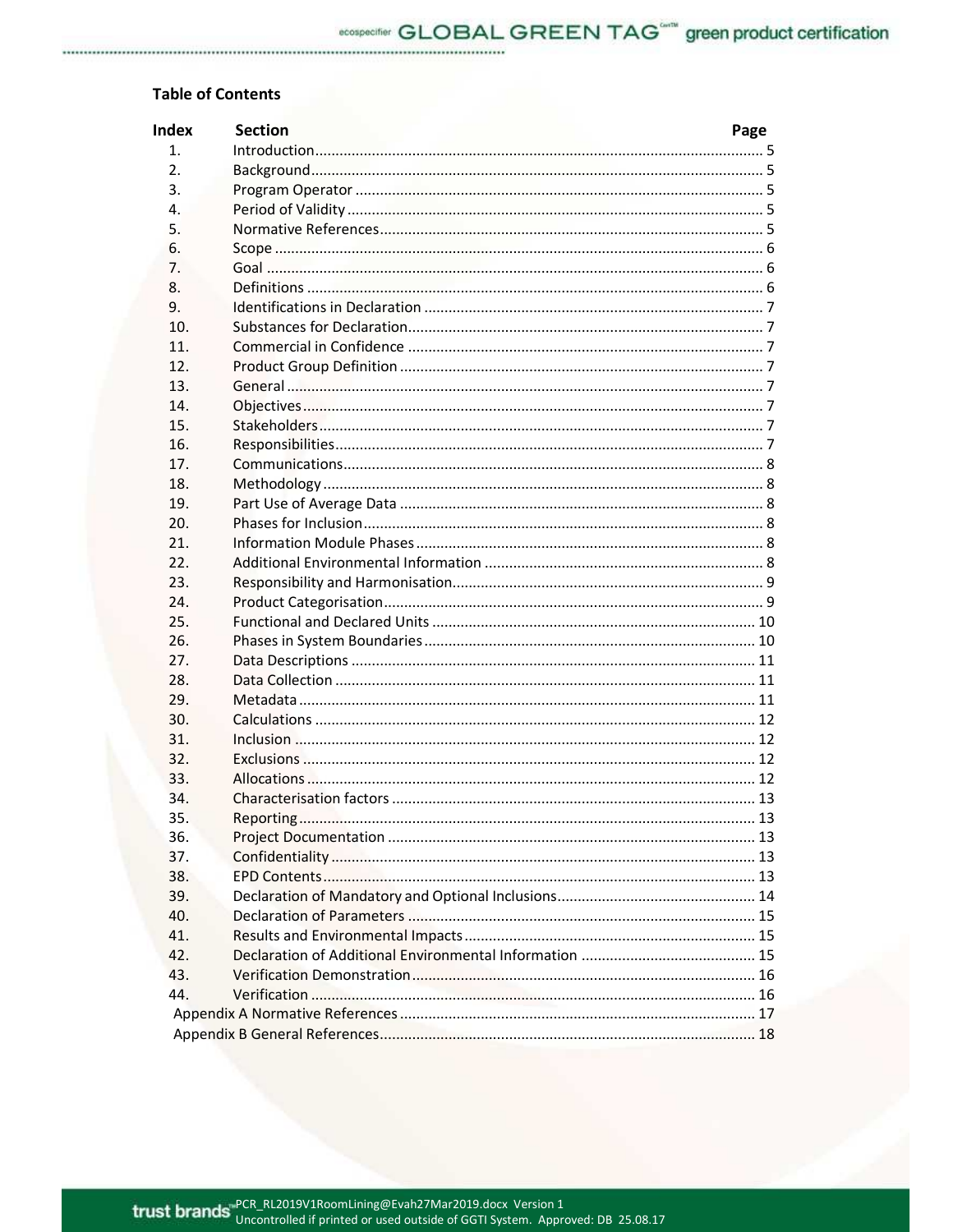## **Section One**

## **I. Application**

This document is set out for two parts. Section one applies to a particular product category while section two pertains to all product categories. The latter is called the PCR master document. When new product assessments are needed, section one is revised and new rules defined for that category. As environmental health legislation is enacted, rules in the master document shall be revised with file name and revisions clearly marked so all such PCRs are identifiable for those points in time.

## **II. Authors**

These product category rules, compiled by Delwyn Jones, Director Sustainability, The Evah Institute a Division of Ecquate Pty Ltd and Shloka Ashar, former Product Certifier, Global GreenTag have been customised for this product class by Mathilde Vlieg, Product Certifier, Global GreenTag. Rules were approved for Global GreenTag adoption by David Baggs, Program Director, Global GreenTag International Pty Ltd.

## **III. Terms of Validity**

- Product Category Rules Room Lining PCR RL 2019-2022 V1
- PCR issue date
- 03/04/2019 and
- Period of validity to 03/04/2022

## **IV. Goal**

The intended goal of this PCR is a guide for developing EPDs for sets of defined product with specified functionality. Users include specifiers, manufacturers and stakeholders. It is valid for all such defined products and related components according to standards and technical approvals herein.

## **V. Product Set Definition**

The declared product set includes room lining used for interior applications of all kinds having:

- Wall and ceiling covering, skirting, cladding functionality including fabrications of:
- Metal, polymer, wood, leather, cork, pulp, plaster, paper, fabric material types formed as
- Homogenous, heterogeneous and composite physical forms etc.

Specifications must conform to International and Australian Standards including:

- Australian/New Zealand Standard (AS/NZS) 4256 Plastic roof and wall cladding material
- Australian Building Codes Board (ABCB) 3.5.3.4 Sheet wall cladding
- International Standards Association Australian Standard (ISO AS) 1397 for Hot Dipped, Zinc Coated Aluminium/Zinc Coated Sheet Steel and Strip
- International Standards Association Australian Standard (ISO AS) 4040 for Methods of Testing Sheet Roof & Wall Cladding
- Australian/New Zealand Standard AS/NZS 2588:1998 Gypsum Plasterboard
- Australian/New Zealand Standard AS/NZS 2908.2:2000 Cellulose-cement products –

Outcomes and results are declared by area per square meter and reflect product performance at reference conditions of strength, wear, temperature and humidity defined by 14025:2006, 6.7.

The functional unit for cradle to grave EPDs e.g. reflects reference conditions for service over 20 years use in commercial and residential sector building fitout e.g. for sets of mm thick sheets.

## **VI. Declared Units**

Here the declared unit is a room wall and ceiling lining in  $\text{kg/m}^2$  area.

## **VII. Functional Units**

Here the functional unit is 20 years of room wall and ceiling lining/m<sup>2</sup> in commercial, industrial or residential sector building fitout cradle to grave.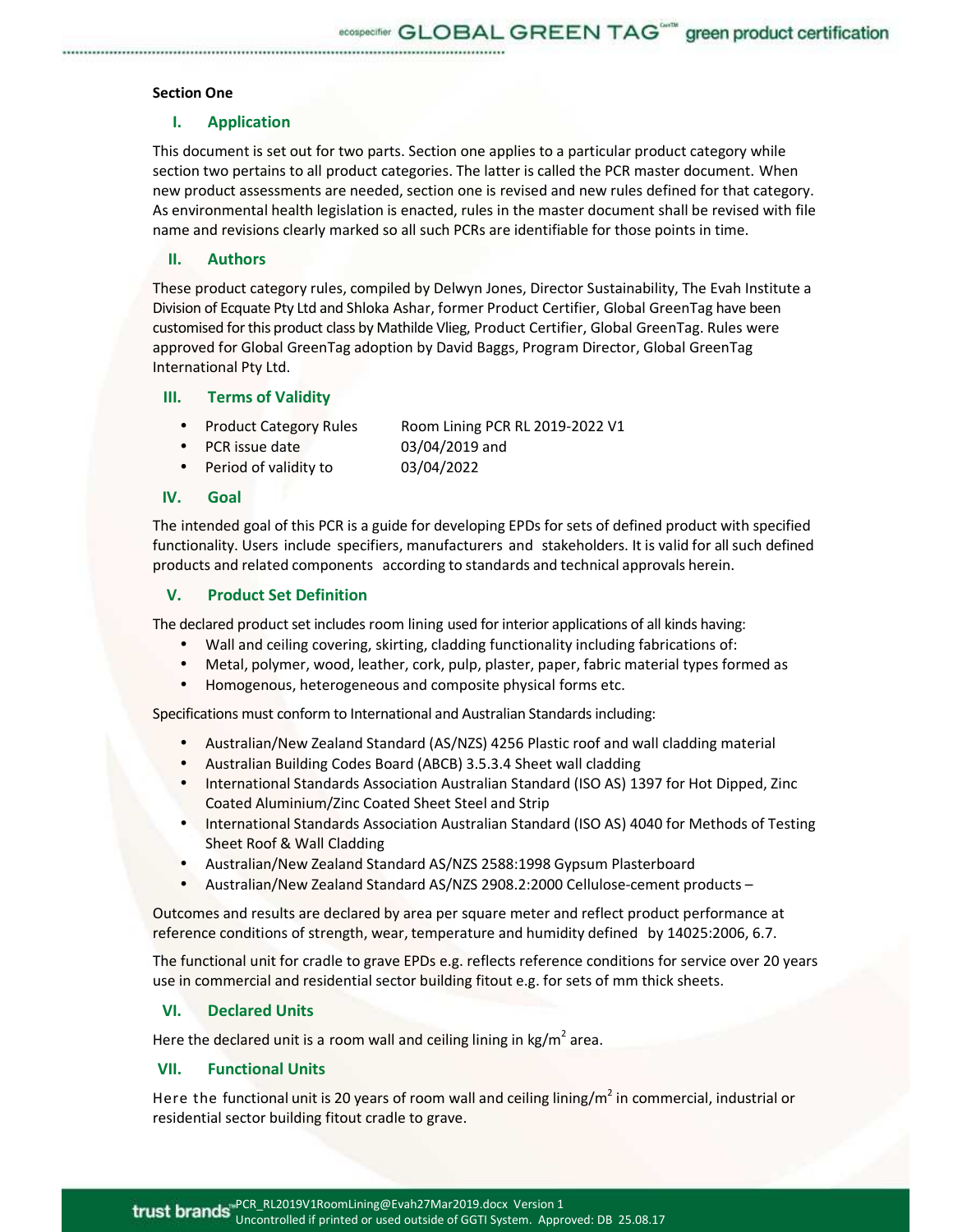#### **Section Two**

### **1. Introduction**

Building and construction stakeholders seek information to enable decision making on environmental issues. This is now supported by initiatives including ecolabels and environmental product declarations (EPD) and Building Product Declarations (EBD). Stakeholders need clear, truthful and unbiased guidance. Expressing information with consistent meaning and quality is vital so it is imperative that EPDs and ecolabels be founded on life-cycle inventory (LCI) and related information.

Product category rules (PCR) aim to guide users developing EPDs according to established standards. These rules were compiled by Delwyn Jones, Director Sustainability, The Evah Institute a Division of Ecquate Pty Ltd and Shloka Ashar, Product Certifier, Global GreenTag. They were approved for Global GreenTag adoption by David Baggs, Program Director, Global GreenTag International Pty Ltd.

#### **2. Background**

These rules are intended for clients and stakeholders of Global GreenTag CertTM and the Evah Institute working to develop valid EPDs. They are to cover all environmental aspects considered across all building product types under assessment. A PCR will be valid for all such product and buildings according to prevailing AS/NZS performance standards in each product type and exposure. This PCR was developed to comply with provisions of:

- ISO 14040: 2006 standards, Environmental management, Life cycle assessment (LCA);
- ISO 14025: 2006 Environmental labelling and declarations Type III environmental declarations, Principles and procedures;
- EN 15804:2012+A1:2013 re Sustainability of Construction Works, General Principles
- ISO 21930: 2007 Building construction: Sustainability in building construction, Environmental declaration of building products;

It is based on building materials:

- Environmental and human health assessment carried out in databases held at The Evah Institute 2008 to 2016 of >4000 products in which manufacturers participated.
- LCA study carried out in Construction Innovation Cooperative Research Centre's LCADesign development projects 2001 to 2009 in which 28 cross sector industry agencies participated.

The EPD shall present key data reported in life cycle phases of acquisition, manufacturing, construction, in-use and disposition plus gross data aggregated across all phases cradle to grave. Where data is lacking it may be based on fewer phases (information modules) as in ISO 21930:2007 clause 5.5. Comparability of EPDs shall be in accordance with ISO 14025, clause 4 and 5.6 needs.

#### **3. Program Operator**

The PCR Program Operator is Global GreenTag International Pty Ltd, ABN 44600051554, PO Box 311 Cannon Hill QLD 4170 Australia, Telephone+ 617 3399 9686, www.globalgreentag.com, Email admin@globalgreentag.com

The PCR Moderator responsible for the master document is Murray Jones, Director, Ecquate ABN15129886675, PO Box 123 Thirroul NSW 2515 Australia, Telephone + 617 3103 4979 http://www.evah.com.au, Email murrayjones@internode.on.net.

#### **4. Period of Validity**

Section 2 of this document is valid from 22/02/2019 for 3 years and then 22/02/2020. As new environmental health legislation is enacted the rules shall be revised with file name and revisions clearly marked so that the relevant PCRs are identifiable for those points in time.

#### **5. Normative References**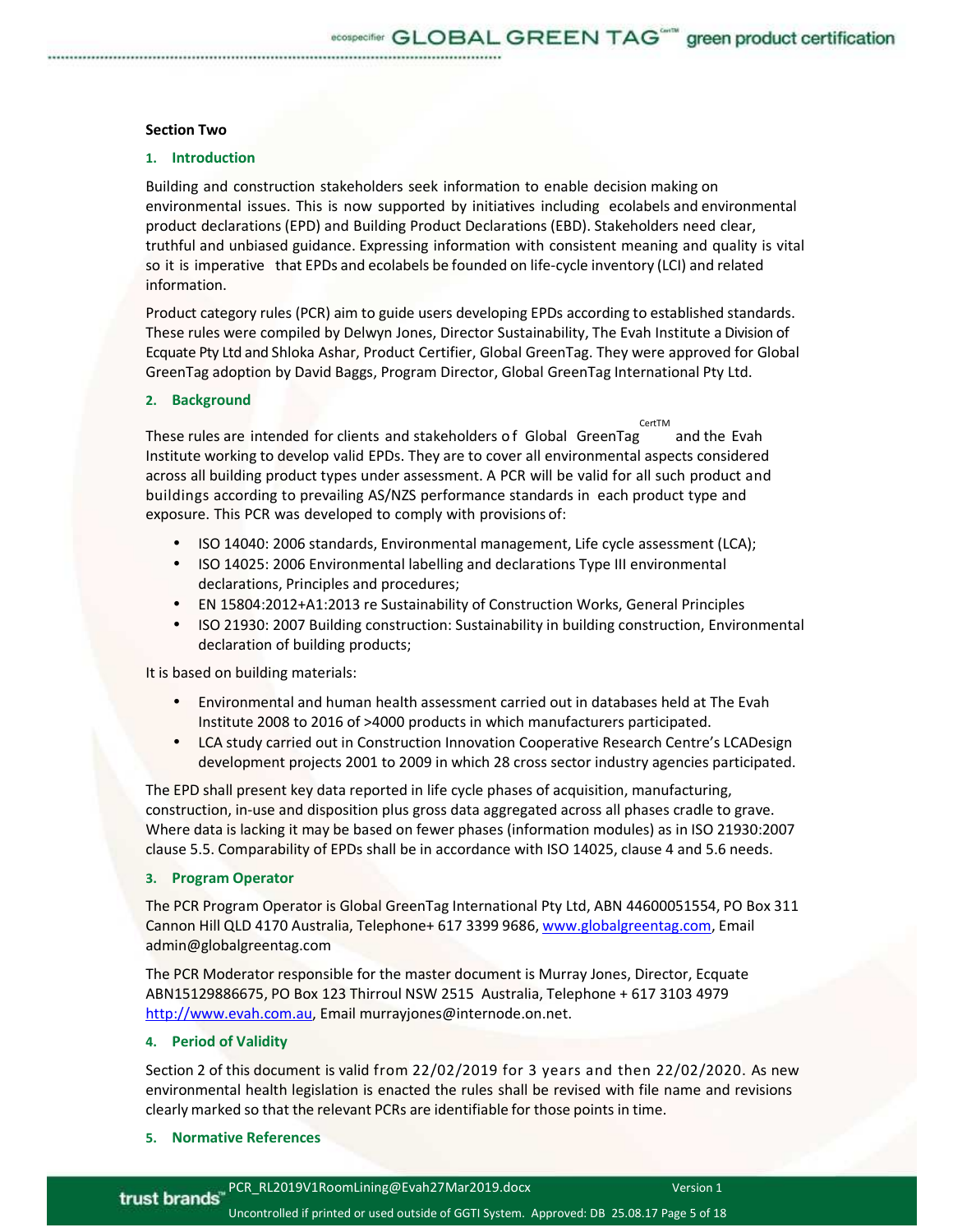Normative references applicable to this EPD are listed in Appendix A and related methodology references are listed in Appendix B. International Standards for environmental labelling are:

• General principles: ISO 14020;

- Self-declared environmental claims, type II environmental labelling (ISO 14021), as well as
- Principles and procedures of environmental labels and declarations, types I and III environmental labelling e.g. in ISO 14024 and ISO 14025.

The ISO 21930:2007(E) standard covering environmental aspects is one of a suite including ISO:

- 15392 Sustainability in building construction: General principles;
- 21932 Buildings and constructed assets: Sustainability in building construction: Terminology;
- /TS 21929-1 Sustainability in building construction: Sustainability indicators Part 1 Framework;
- 21930 Sustainability in building construction: Environmental declaration of building products;
- /TS 21931-1 Sustainability in building construction: Framework for methods of assessment for environmental performance of construction works: Part 1: Buildings.

#### **6. Scope**

These principles and framework are according to ISO 21930 for product category rules and reference service life in buildings. They form a basis for programs leading to type III product EPDs conforming to ISO 14025. T he y contain specifications and requirements that complement ISO 14025 and provide a framework for PCR compliance as defined in ISO 14025 for type III EPDs and encompass the requirements of EN 15804.

## **7. Goal**

The intended goal is a guideline for developing EPDs for interior and exterior building product applications. Users will be specifiers, manufacturers and other interested parties. It is valid for all such products and related components according to standards and technical approvals herein.

#### **8. Definitions**

Applicable terms in ISO 21932, 6707-1, 14001, 14025, 14040, 14050 and EN 15804 are:

- a) Complementary ancillary products: One that enables product functionality e.g. fasteners.
- b) Products, goods or service: Parts, assembly or elements used in building or works life cycle.
- c) Characterisation factors: To convert LCI result to a common impact, damage or benefit unit.
- d) Declared unit: Reference where building-level function and life cycle scenario is unknown.
- e) Functional unit: A reference unit to quantify system performance for an LCA in an EPD.
- f) Gate: Dispatch point prior to freight to subsequent process, distributor, factory or site.
- g) Module of information: Partial LCI and unit process set used in an EPD of limited phases.
- h) Non-renewable resource: One that is finite in amount and exhaustible at current use rates.
- i) Product category rules review process: When a third party verifies PCRs.
- j) Product category group: A product class deemed to perform equivalent functions.
- k) PCRs: Documented sets of conditions and guidelines covering type III EPDs.
- l) Reference service life: Performance period applicable to functional and declared units.
- m) Renewable resource: Biotic ones replenishible with good stewardship e.g. forests and fauna.
- n) Secondary fuel: Fuel derived from primary feedstock or fuel e.g. diesel.
- o) Third party: Person or body recognised as independent but knowledgeable about concerns.
- p) Life cycle assessment (LCA): Model system life flows and environmental impact [ISO 14040].
- q) Type III EPD: ISO 14040 & 14044 compliant declaration of parameters, LCA and LCIA results.
- r) Waste substance: Scrap to be disposed of not sold as defined by the 1989 Basel Convention.
- s) *Système international (*SI) units: Accepted metrics convention e.g. energy in MegaJoule (MJ)

Uncontrolled if printed or used outside of GGTI System. Approved: DB 25.08.17 Page 6 of 18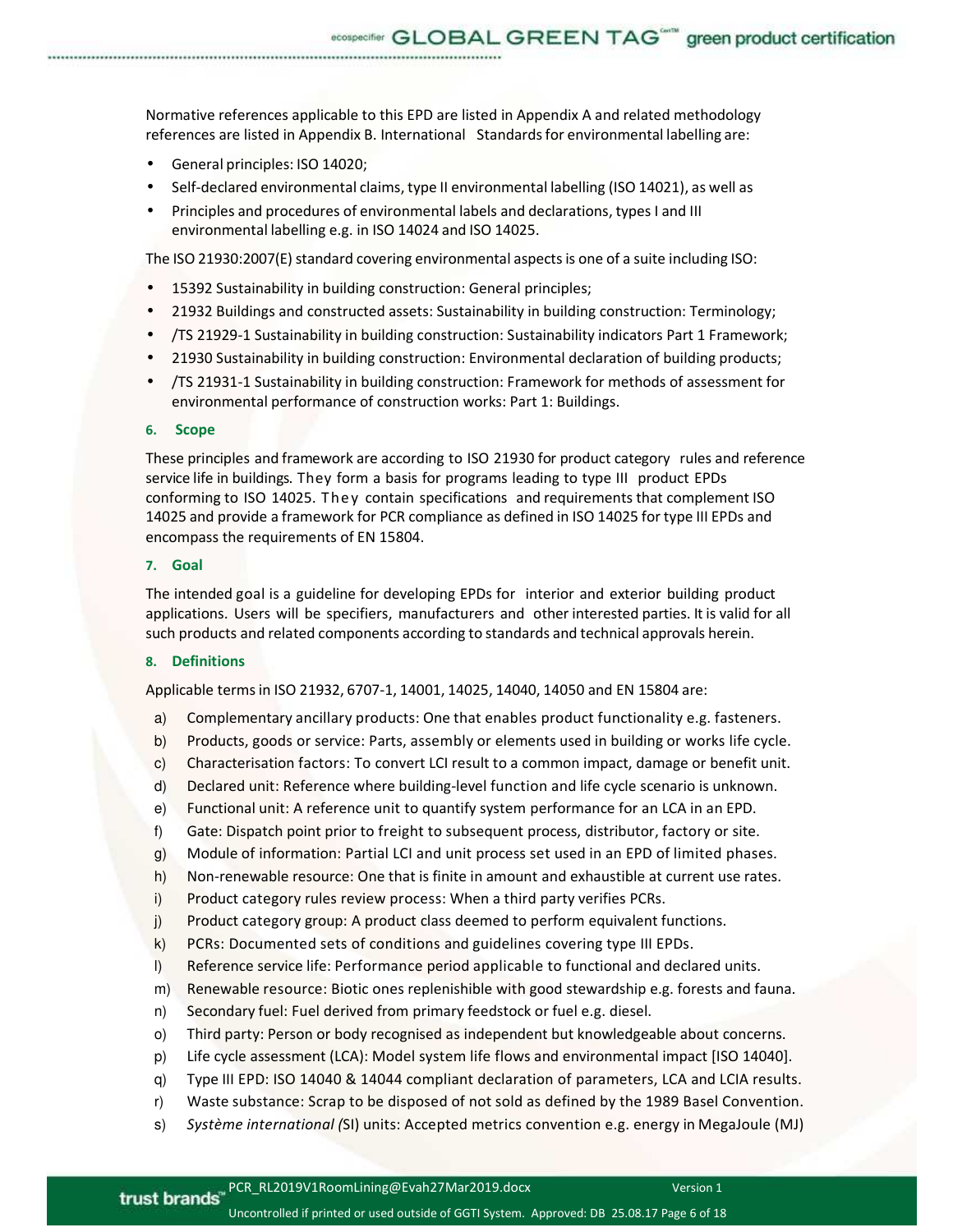#### **9. Identifications in Declaration**

EPDs shall clearly show the company and organisation's legal name and production sites. Corporate governance information shall be declared on quality, environmental management and stewardship according to ISO14001, EMAS, The Natural Step and other systems.

Product descriptions shall enable users to identify it unambiguously. Characterisation includes:

- Identification by brand, trade and technical name plus style or colourways;
- Specification of type and or unique production code;
- A true image or technical drawing of the product;
- Main technical data and properties according to key national standards to be specified;
- Flow diagram of the main production processes according to the declaration's scope.

## **10. Substances for Declaration**

The finished product's main material components including packaging shall be declared. Substances officially classified according to national and international regulation as hazardous shall be stated, declared by weight %, CAS Number and Risk Phrases notifying health hazards. According to jurisdiction, chemical declaration requirements such as the UN GHS shall apply.

#### **11. Commercial in Confidence**

Confidential product-specific data restricted because of competitive forces, intellectual property rights or similar legal restrictions are not publicly declared. Where information of content could affect patent or company secrets, a well defined list of their functions, Hazard Statement Categorisation and weight % is sufficient.

#### **12. Product Group Definition**

For each EPD the product group is separately specified according to unique functionality considering functional or declared unit in Part 1 of this PCR. Performance outcomes for those products to meet International and Australian Standards must also be stipulated in that Part 1.

#### **13. General**

These EPDs are based on LCI, LCA and additional environmental information for planning and assessment purposes. In addition to ISO 21930:2007(E) specifications and requirements the principles and procedures in ISO 14020, ISO 14025 and ISO 15392 shall apply.

#### **14. Objectives**

The overall goal of EPDs is uptake of lower environmental impact supply though communicating true, verifiable and accurate information to stimulate market-driven, continuous improvement. This document aims to ensure transparency across all applicable methods to develop a consistent and robust set of PCR's that account for all environmental impacts and benefits.

#### **15. Stakeholders**

The PCR shall include an open, participatory consultation process developed with interested parties including material suppliers, manufacturers, trade associations, purchasers, users, consumers, nongovernmental organisations, public agencies plus independent parties and certification bodies. Reasonable efforts to achieve a consensus throughout shall be documented.

#### **16. Responsibilities**

Program operators shall ensure consultation in program operation plus credibility and transparency in outcomes. The manufacturer that owns the data takes liability and responsibility for the EPD and no one else is authorised to declare the product EPD. The development of these EPDs is voluntary and based on the Type III EPD program.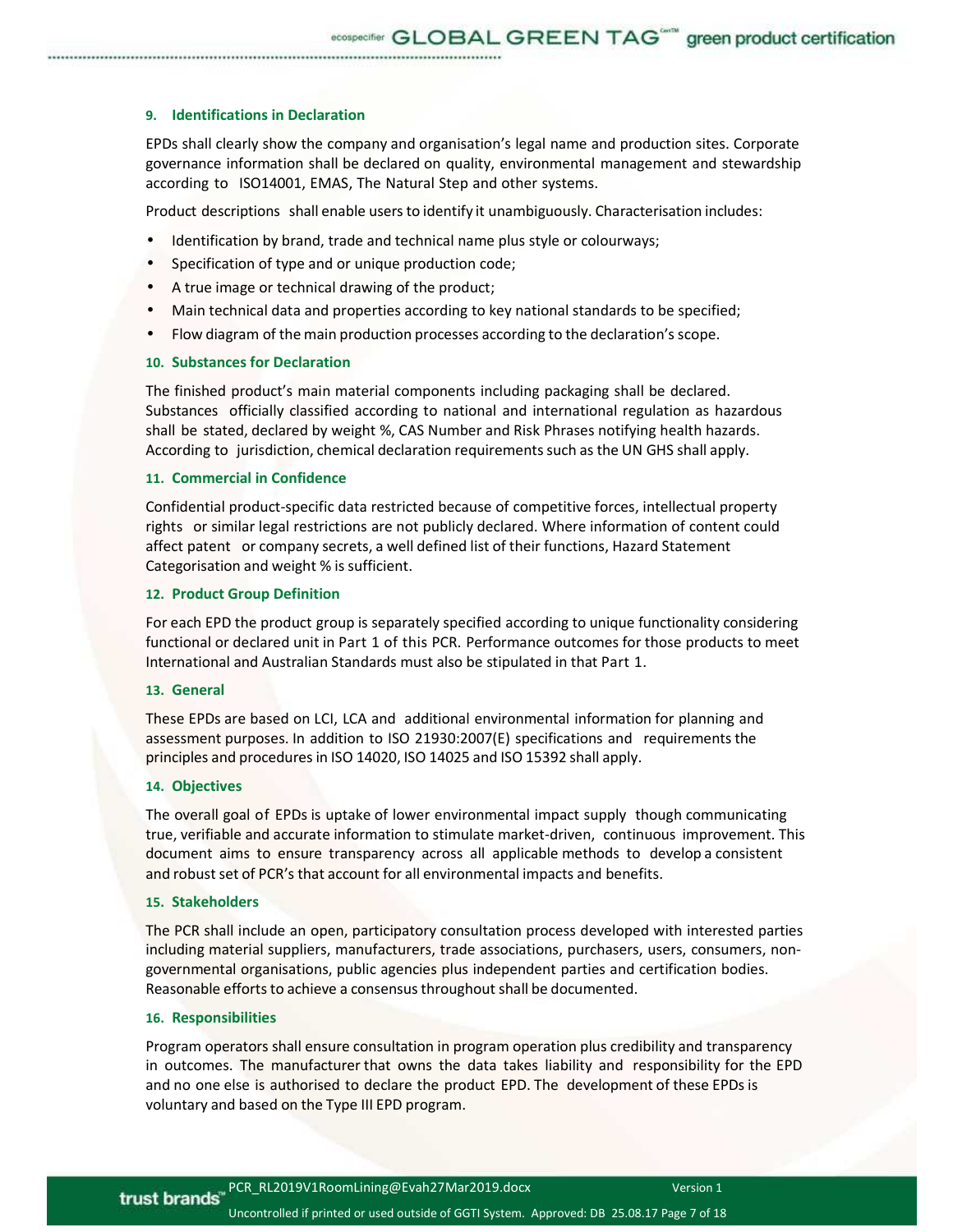The manufacturer or agent, with legal responsibility for product branding, quality and compliance to occupant health, safety and environmental performance standards, owns the data and takes liability and responsibility for the EPD. No one else is authorised to declare the EPD without the Manufacturer's written permission.

#### **17. Communications**

Product information is intended for business-to-business communication to provide measurable and verifiable input for assessment of overall building environmental performance. However, for business-to-consumer communication to market and users, EPDs shall follow ISO 14025:2006 Clause 9 provisions. Users setting up type III EPD programs are both information providers and users.

#### **18. Methodology**

This PCR framework accords with ISO 14025:2006 to provide guidance, rules and needs governing EPD preparation based on LCA and LCI conducted according to ISO 14040 and 14044.

#### **19. Part Use of Average Data**

This PCR permits an EPD partly-based on average data where omissions of significant environmental aspects or phases shall be documented and justified as in ISO 14001 and 14004. Where information is lacking this too shall be declared along with the means to deal with such gaps.

#### **20. Phases for Inclusion**

All significant environmental aspects shall be considered with cradle to grave information divided as:

- Production from raw material supply, transport, manufacture and all inputs from the cradle;
- Design and construction from transport to site and installation/construction;
- In-use including maintenance replacement, refurbishment and all transport plus
- Disposition including deconstruction, reuse, demolition, recycling disposal and all transport.

#### **21. Information Module Phases**

By declaring combined life-cycle impacts the EPD shall provide information for assessing en viron mental performance. Figure 1 shows cradle to grave phases including production, installation, use and maintenance, replacement, deconstruction and disposition. Declarations covering all stages cradle-to-grave are subdivided into modules A, B, C and D.



#### **Figure 1 Information Modules**

Results may be declared as one or aggregated in modules of Production A1-3, Construction A4-5; Use B6-12 and note if 11-12 are zero; End-of-life C13-16. Benefits and loads beyond are optional.

As some information may be unknown and multi functionality can obscure exact use and disposal, where justified declarations may cover fewer phases e.g. cradle to gate based on information modules. This shall be stated and expressed per declared unit.

#### **22. Additional Environmental Information**

| <b>trust brands</b> PCR_RL2019V1RoomLining@Evah27Mar2019.docx                              | Version 1 |
|--------------------------------------------------------------------------------------------|-----------|
| Uncontrolled if printed or used outside of GGTI System. Approved: DB 25.08.17 Page 8 of 18 |           |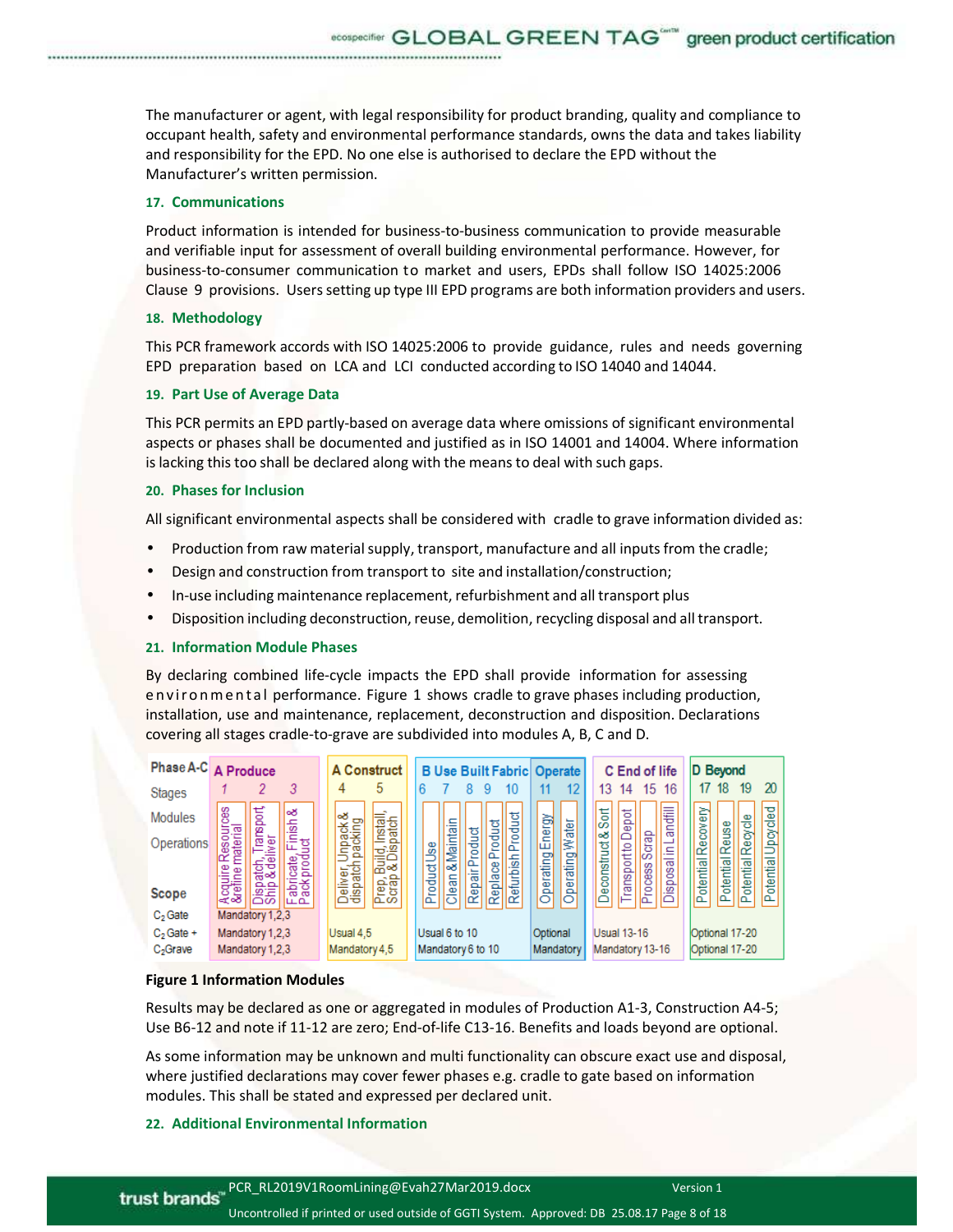Additional information shall also be provided on:

- Issues of biodiversity, human and environmental toxicity and geography at any phase;
- Data significant for building product performance;
- Organisational management systems and where such certification can be viewed;
- Related programs and where such advice and verification can be viewed;
- Activity participation as in recycling or recovery programs and where details can be obtained;
- LCA-derived result not typically communicated in EPD formats;
- Instructions and limits for efficient use;
- Human health plus ecosystem hazards and risk assessment considering:
- Significant absent or present material as described in SO 14021:1999, 5.4 and 5.7r;
- Management of waste preferable options and
- Potential improvements and recovery at disposition i.e. recycled content or recycling rates.

#### **23. Responsibility and Harmonisation**

The Evah Institute is responsible for this PCR and consultation with interested parties to enable effective consideration of manufacturers' information on e.g. state-of-the-art, demolition and recycling. It identifies rules to harmonise LCA goal, scope and data aggregation with additional environmental information. It determines phases for inclusion, parameters to be covered and how they shall be collated and reported. Rules as in ISO 14025:2006, 6.7.1 shall address:

- a) Instructions for producing LCA and LCI data plus additional environmental information;
- b) Instructions on the content and format of the declaration;
- c) Product category definition and description such as function, technical performance and use;
- d) Phases covered or identification of missing phases where it is not cradle to grave;
- e) Period of validity is 3 years, PCR start date, file name and revision number.
- f) LCA goal and scope definition in accordance with ISO 14040 and ISO 14044, including:
- Use of SI units along with functional and declared units plus the system boundary;
- Description of data, source, date, quality, input and output inclusion and exclusion criteria and
- Uncertainty in cover, precision, completeness, representation, consistency and reproducibility.
- g) Inventory analysis according to ISO 14044, including methods for:
- Data collection and calculation procedures;
- Allocation of material and energy flows and releases and
- Actual end-of-life recycling rate as well as recycled content.
- h) Outcome category selection and citing of calculation rules applied;
- i) Predetermined parameters for reporting LCA results as LCI data and LCIA category indicators;
- j) Declaration of specific substances affecting human or environment health at each phase, and
- k) Need to include hazard and risk information/methods according to ISO 14025:2006, 7.2.3.
- I) Inclusion of all packaging and declaration of fate scenario selected.

#### **24. Product Categorisation**

At the highest level, all building products belong to the same category but subcategories are defined for classes with comparable specification where the same functional or declared unit applies. During consultation, The Evah Institute shall ensure that product categories are transparently defined and any definition of category should be valid over a reasonable period.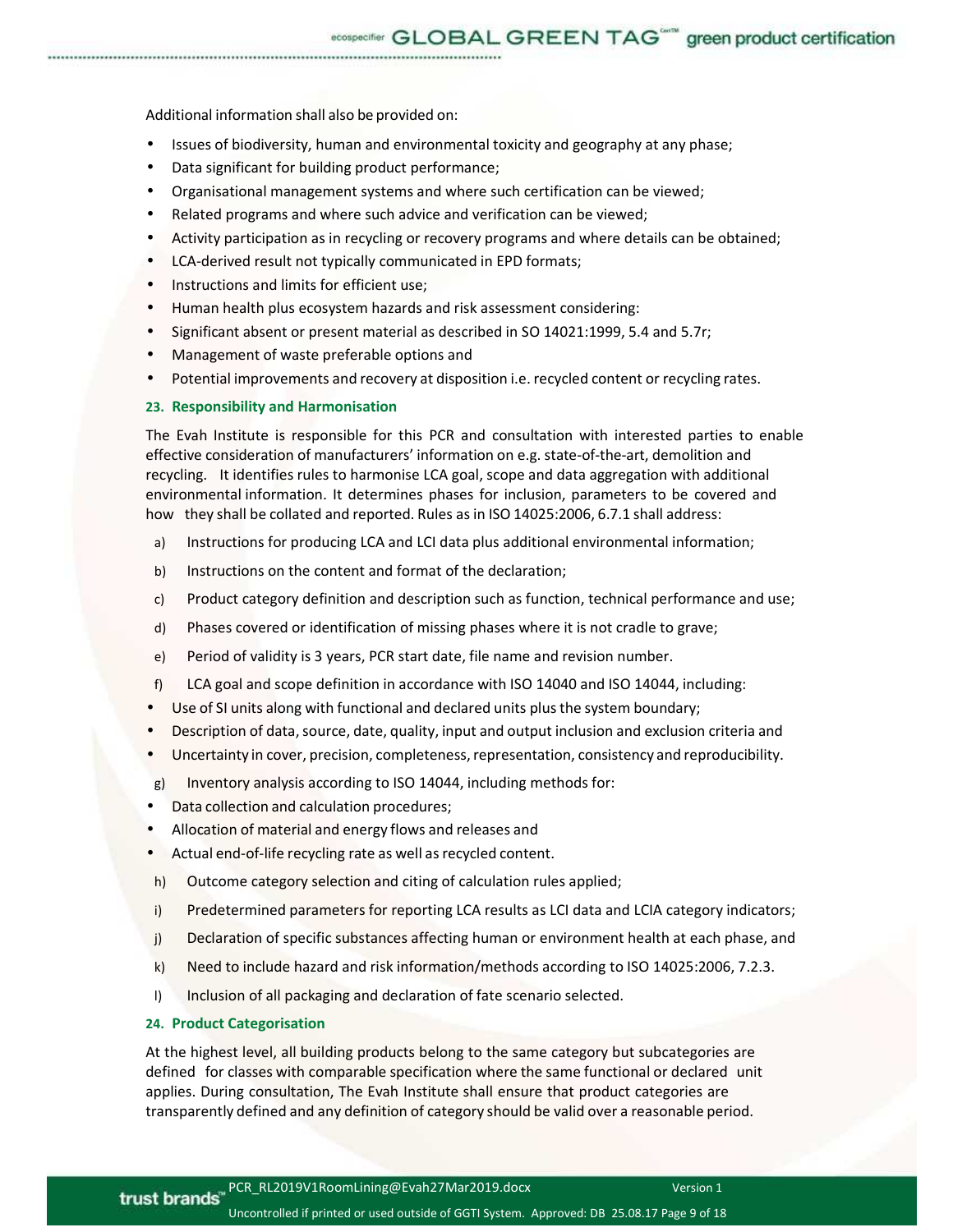#### **25. Functional and Declared Units**

Quantitative normalisation is provided by the functional unit to compare equivalent function and by the declared unit to compare equivalent specification. These are detailed in Part 1 and below.

The functional unit is the reference for summing inputs, outputs, impacts and benefits per stage defined by ISO 14044:2006, 4.2.3.2 and normalises performance in an EPD. It is defined by element performance at reference conditions defined by 14025:2006, 6.7 and relates service and technical life for integrating building performance. S horter than service life, replacement cycles for overall performance are governed as in ISO 15686-1.

For part of a life cycle, the declared unit is based on durability for measured conditions of strength, wear, temperature and humidity. It relates typical functions and categories defined in ISO 14025:2006, 6.7. A declared unit is, e.g. flooring cradle to gate without cleaning.

#### **26. Phases in System Boundaries**

Systems shall be modelled to describe all inputs and outputs crossing its boundaries. System boundaries and all transport modes, capacity, distances and back/loads shall be documented in EPD project reports according to phase or stage. EPDs shall state if based on a full life cycle or which phases and transports are included or excluded. Production and construction shall be declared separately from in-use and disposition phase results. Construction and disposition phases shall be described in detail based on typical scenarios. Installation impacts from energy and material used shall be identified in the project report.

If data is unavailable, this shall be stated. Maintenance, replacement and refurbishment activities with impacts in use, operation or maintenance shall be identified. Reuse and recycling shall be treated in accordance with provisions of ISO 14044:2006, 4.3.4.3. When assessing environmental performance technical information on energy and water savings etc. in-use is taken into account as in ISO/TS 21931-1. The PCR system boundaries encompass the following phase operations as depicted in Figure 2.



**Figure 2 City Operation System Boundaries and Cradle to Grave Phases** 

### **A Production**

- Raw material acquisition, processing and transport to manufacturer;
- Recycled and reused material acquisition and processing and transport to manufacturer, and
- Manufacture, fabrication, finishing, packaging and loading ready for dispatch.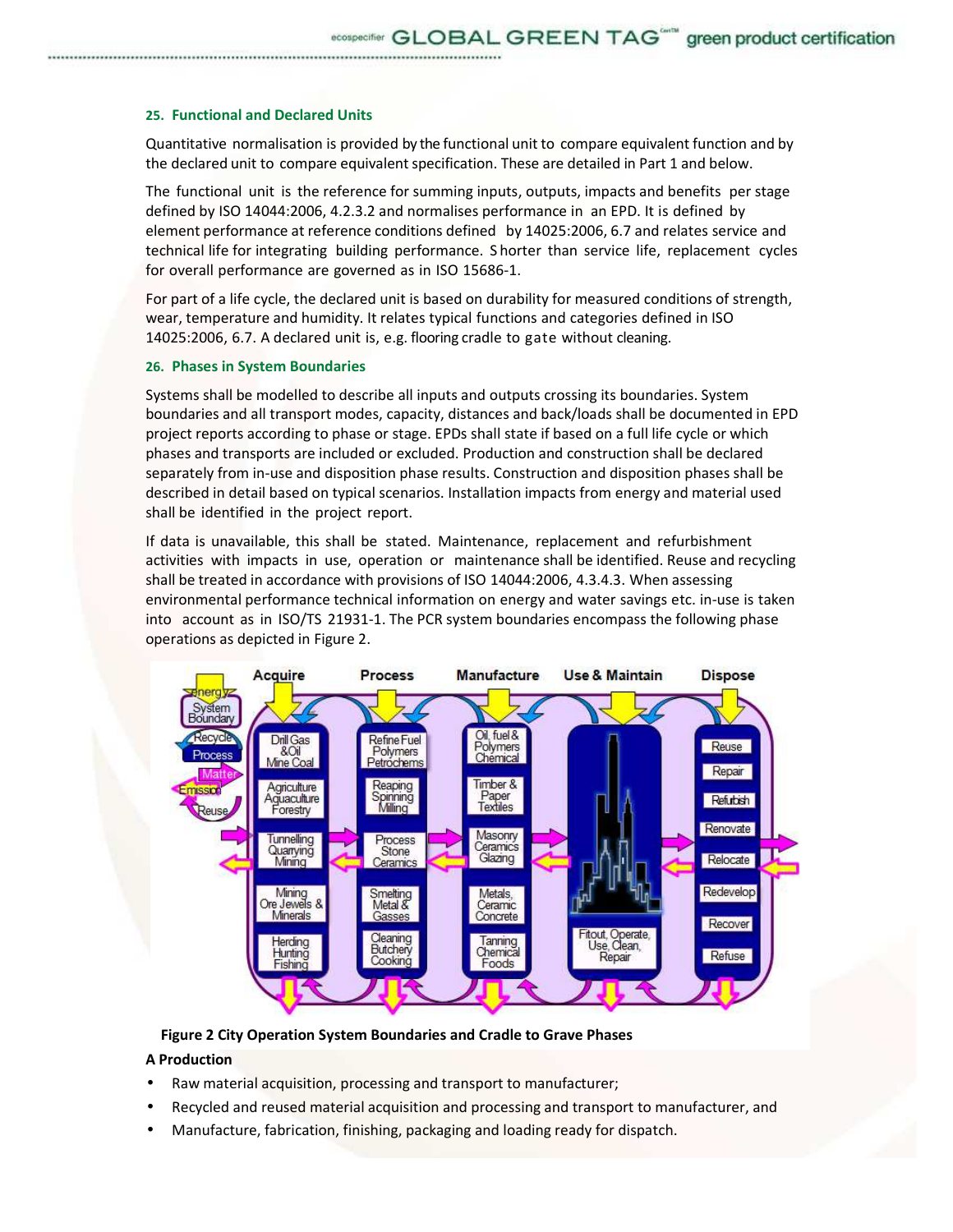#### **B. Construction**

- Transport of product from manufacturer to distributor and then to site;
- Unloading, unpacking and disposition of packaging to a fate scenario, and
- Installation on the site and testing of successful commissioning.

#### **C. In-use or Operations**

Product comparison shall be carried out only at building level with in-use phase scenario relating:

- Reference service life of 60 years;
- Product replacement number declared accordingly;
- Service life for other relevant applications defined;
- Maintenance for normal service life per manufacturers guidelines;
- Performance considering ISO 23045: Assessing Energy Efficiency of New Buildings;
- Product exposed considering ICS 91.140.30: Ventilation and air-conditioning systems;
- Emission of dust, Volatile Organic Compounds, Formaldehyde, toxic or notifiable compounds;
- Release to ground or water declared in accordance with national standards and practice, and
- Comparability in accordance with requirements of ISO 14025:2006, Clause 4 and 5.6.

#### **D. Disposition**

The disposition phase is treated as a scenario considering dismantling, demolition; transport from site to recycling, reuse and landfill. If transport is included in phases other than indicated, or if no transport information exists and assumptions are made, this shall be noted.

#### **27. Data Descriptions**

Table 1 lists sources that shall be used for generic data in jurisdictional markets. Use of specific or average flow-based data shall be documented and applied to background:

- Raw material acquisition and production denoted as specific or average and if so which;
- Product manufacture denoted as specific or average and if so what that relates to;
- Electricity mix based on National sources or averaged values if lacking site data.
- Hazardous waste in EU may be shown according to EU Directive 91/689/EEC & 75/442/EEC.

#### **28. Data Collection**

Data shall be flow-based and representative of temporal, geographical and technological needs with:

- Inputs and outputs of energy in MegaJoules and mass in tonne, kilogram, gram or milligram.
- Manufacturing annual values updated from previous years and background data ≤10year old;
- Geography of production sites in the calculation with representativeness of data documented;
- Data to represent technology in use and if unknown surrogates used must be documented;
- All data cited as to database and year of publication, and
- Transport mode, distance and load and thermal energy production documented.

## **29. Metadata**

Data quality is characterised quantitatively, qualitatively and by collection and integration method. Transparency in verification requires that all data sources shall be documented in the project report. This shall document how data quality was formulated and relate its accuracy, precision and representativeness considering reliability of source, completeness across sites, duration in years, temporal age, geography reflected technology modelled and sample size. Data quality requirements shall be treated according to the provisions of ISO 14025 and ISO 14044:2006, 4.2.3.6. For an EPD based on average data its representativeness shall be justified. For environmental aspects of a product EPD any uses of generic data shall be justified.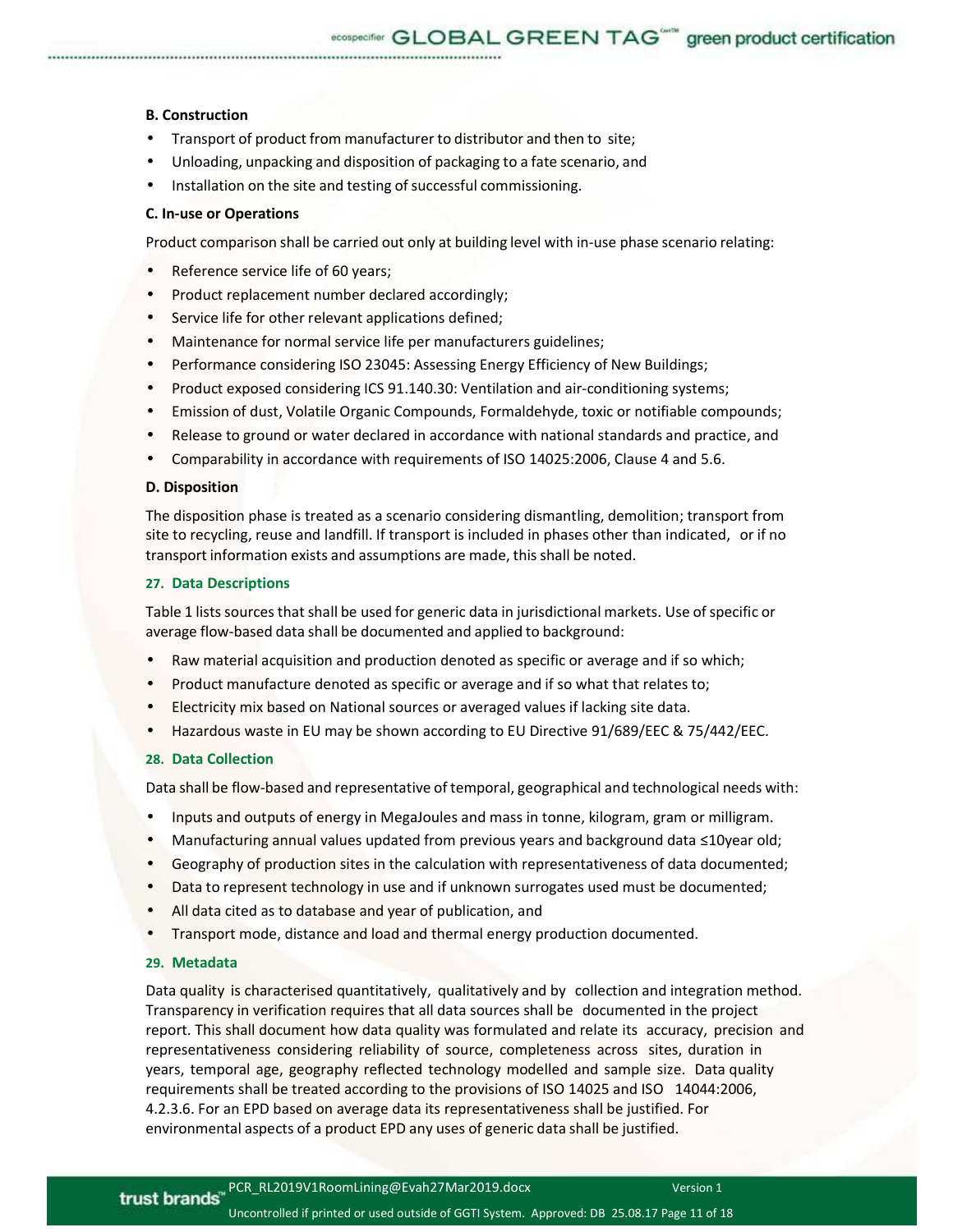#### **30. Calculations**

Flows used as input/ unit shall include amount of related accessories and auxiliary material.

| <b>Table 1 Example Databases</b>        |                                                            |           |
|-----------------------------------------|------------------------------------------------------------|-----------|
| Local & Global Scope                    | Core Databases and LCI Dataset Reports                     | Published |
| Power Supply Fuel Mix                   | International Energy Agency www.iea.org/                   | 2017-2019 |
| EU Fuel & Petrochemicals                | Plastic Manufacturers Europe www.plasticseurope.org/       | 2009-2019 |
| Minerals Company sites                  | Corporate & Mineral Resources www.minerals.usgs.gov        | 2012-2019 |
| <b>Regional Databases</b>               | The Evah Institute http://www.evah.com.au/tools.html       | 2015-2019 |
| <b>Global Market Share</b>              | Industry & Company Research www.ibisworld.com/             | 2018-2019 |
| <b>Commodities &amp; Trade</b>          | Corporate & Trade Resources www.minerals.usgs.gov          | 2012-2019 |
| <b>Industry Sectors</b>                 | Boustead 6 www.boustead-consulting.co.uk/                  | 2010-2013 |
| EU & Global Polymers                    | PlasticsEurope http://www.plasticseurope.org/              | 2009-2019 |
| <b>Global Agriculture</b>               | Key Evah Institute Projects http://www.evah.com.au         | 2012-2019 |
| Global Aluminium                        | European Aluminium Association http://www.eaa.org/         | 2005-2019 |
| <b>Global Biochemicals</b>              | Key Evah Institute Projects http://www.evah.com.au         | 2013-2019 |
| <b>Global Copper</b>                    | ICA www.copperinfo.com/environment/index.html              | 2009-2019 |
| <b>Global Fertilisers</b>               | Key Evah Institute Projects http://www.evah.com.au         | 2009-2019 |
| Global Pigment & Dye                    | Key Evah Institute Projects http://www.evah.com.au         | 2009-2019 |
| <b>Global Steel</b>                     | International Iron & Steel Institute http://worldsteel.org | 2009-2019 |
| American Forest Product                 | Consortium Renewable Industrial Material www.corrim.org/   | 1999-2019 |
| <b>Global Forests &amp; Paper Mills</b> | Evah Institute Projects http://www.evah.com.aul            | 2009-2019 |
| <b>US Polymers</b>                      | Franklin Associates LCI Reports www.fal.com                | 2009-2019 |
| US Fuel & Petrochemical                 | Franklin Associates LCI Reports www.fal.com                | 2009-2019 |
| <b>USA PC Recycled Feed</b>             | Franklin Associates LCI Reports www.fal.com                | 2012-2019 |
| <b>Building Supply Ecolabel</b>         | GlobalGreenTag™ www.globalgreentag.com or equal            | 2010-2019 |
| <b>Building Supply Generic</b>          | The Evah Institute www.evah.com.au/tools.html              | 2010-2019 |
| Personal Care Ecolabel                  | GlobalGreenTag™ www.globalgreentag.com or equal            | 2012-2019 |
| Personal Care Generic                   | The Evah Institute www.evah.com.au/tools.html              | 2012-2019 |
| Supply Chain Geography                  | Google Maps, Local& Boustead Look Up Tables                | 2000-2019 |
| Regional Fuel Mix Power                 | Clean Energy Council www.cleanenergycouncil.org.au         | 2012-2019 |
| Australian Market Share                 | Industry & Company Research www.ibisworld.com/             | 2012-2019 |
| <b>Australian Sectors</b>               | Evah Institute Clients www.evah.com.au/clients.html        | 2009-2019 |
| Australian Copper supply                | All Suppliers Evah Institute http://www.evah.com.au        | 2009-2019 |
| Australian SPVC supply                  | All Suppliers Evah Institute www.evah.com.au or equal      | 2010-2019 |
| Australian Steel supply                 | Key Evah Institute Projects http://www.evah.com.au         | 2009-2019 |
| Australian Wood Product                 | Australian Forest & Wood Product www.fwpa.com.au           | 2009-2019 |
| <b>Australian Forests &amp; Mills</b>   | Major Evah Institute Projects http://www.evah.com.aul      | 2009-2019 |
| Australian Aluminium                    | Key Evah Institute Projects www.evah.com.aul or equal      | 2000-2019 |
| <b>Australian Generic Supply</b>        | AusLCI http://alcas.asn.au/AusLCI/ or equal                | 2011-2019 |
| <b>Background Generic Swiss</b>         | Ecolnvent 2.2 and 3 http://www.ecoinvent.org/              | 2009-2016 |

#### **31. Inclusion**

All hazardous and toxic substances shall be included in LCI with no cut-off. Surrogates shall be used to fill data gaps ≤1% mass or energy or impact share and justified in sensitivity analysis.

#### **32. Exclusions**

Operations that altogether do not contribute ≥0.1% of gross mass, energy or impact may be omitted. Such cut-off rules shall be stated, defined for minimum influence on result obtained for relevant flows and justified by sensitivity analysis and based on relevance defined in ISO 14044.

#### **33. Allocations**

Data calculation in LCI employing allocation across multiple product systems shall comply with ISO 14044. Flows and emissions shall be partitioned amongst co-products and phases according to embodied mass, energy or stoichiometry and procedures clearly stated. Allocation associated with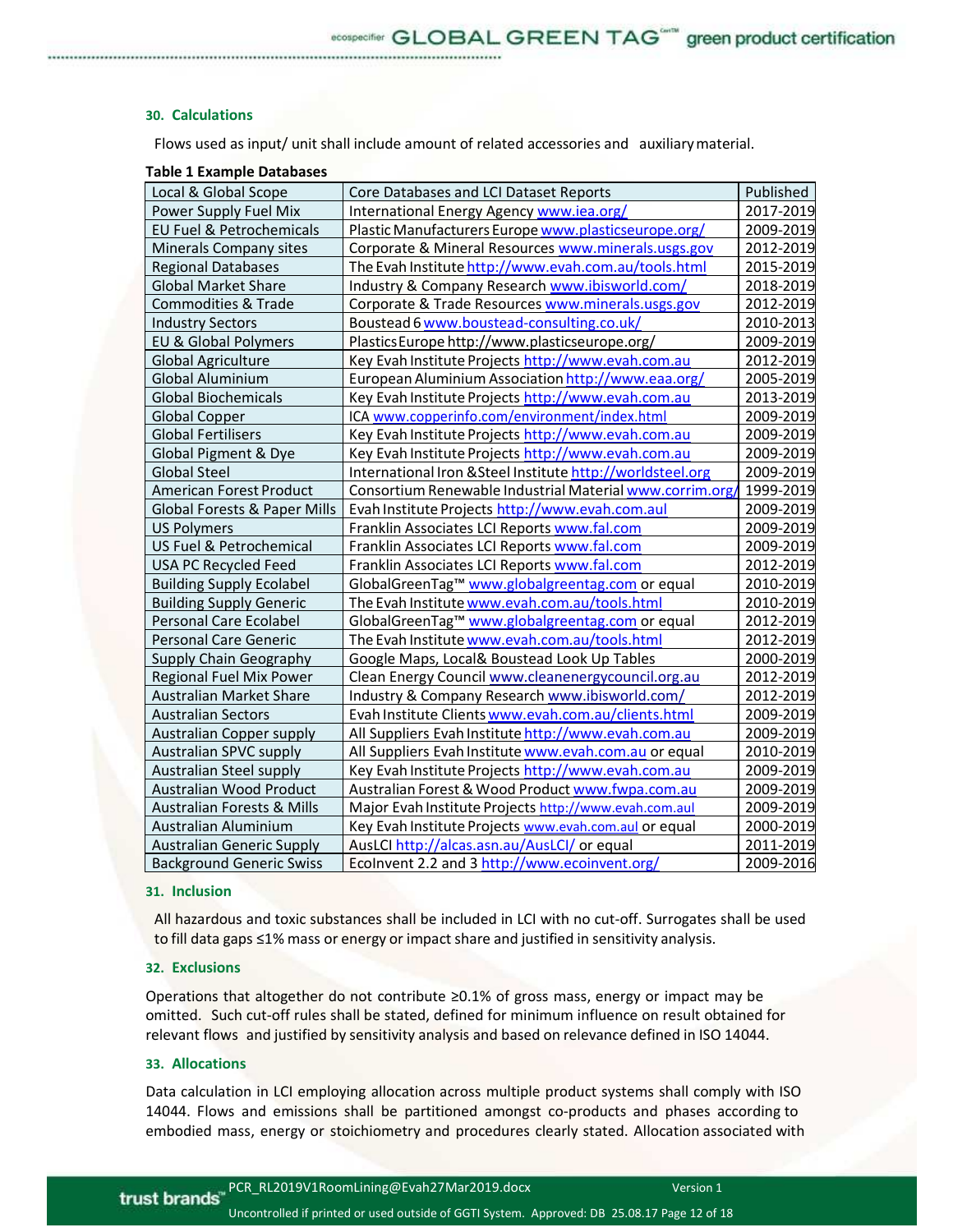transport shall be based on volume/mass and where product volume restricts cargo load factor this in transport. As a last resort economic allocation may be applied provided the monetisation shall be proven to be ≤±10% pro rata in 3 years prior and procedures clearly stated for verification.

#### **34. Characterisation factors**

Factors used to calculate environmental impacts shall be from Table 2 or documented in the project report as well as the EPD for verification, third party audit and stakeholder information.

#### **35. Reporting**

EPD documentation involves manufacturers providing data to practitioners for LCA and EPD development, auditing and verification. Together an LCA summary and addendums become the report to meet needs of EPD contents as in Section 8 Definitions and conform to ISO 14044:2006, Clause 6  $3<sup>rd</sup>$  party report requirements and show LCA results included characterise according to the following as listed in Table 2 for verification.

## **36. Project Documentation**

Under confidentiality deeds project reports shall be made available to the certifier and verifier to ensure it meets ISO 14025:2006, 7.2.2, 7.2.3 and 7.2.4 provisions. LCA data shall be included on:

- a) Unit process, input and output data used in LCI calculations;
- b) Key measurements, calculations, estimates, correspondence and references used in the LCA;
- c) References to literature and databases from which data was extracted;
- d) Data used to carry out the sensitivity analyses to satisfy ISO 14044:2006, 4.5.3.3;
- e) Substantiation of percentages or figures used for calculating end of life scenario;
- f) Information on calculation of averages across different locations to obtain generic data;
- g) Criteria to determine system boundaries and substantiation of information module consistency;
- h) Documentation that substantiates the chosen product life-cycle phases;
- i) Substantiation of 3 year history of stable market pricing underlying all economic allocation used:

It shall also include additional environmental information on all:

- a) Specifications or data sheets used to create the manufacturer's product;
- b) Data showing information is complete with reference to standards or quality regulations;
- c) Documentation that the product can fulfill the intended use;
- d) Documentation that chosen processes and scenarios satisfy ISO 21930:2007;
- e) Substantiation of additional environmental information to satisfy ISO 14025:2006, 7.2.4;
- f) Standard Operating Procedures for data collection, questionnaires, instructions, Deeds etc, and
- g) Documentation used to substantiate any other key assumptions and choices.

#### **37. Confidentiality**

Considering protection of intellectual property rights, binding or legal restrictions and competitive advantage most product-specific data is confidential. The EPD is not required to publicly release confidential data. To obscure underlying sensitive information data can be presented aggregated over phases. Commercial data provided for assessment and independent verification shall be kept commercial-in-confidence through confidentiality deeds according with ISO 14025:2006, 8.3.

#### **38. EPD Contents**

All EPDs shall follow the required PCR format and include all identified parameters. The manufacturer is responsible for providing all key product information.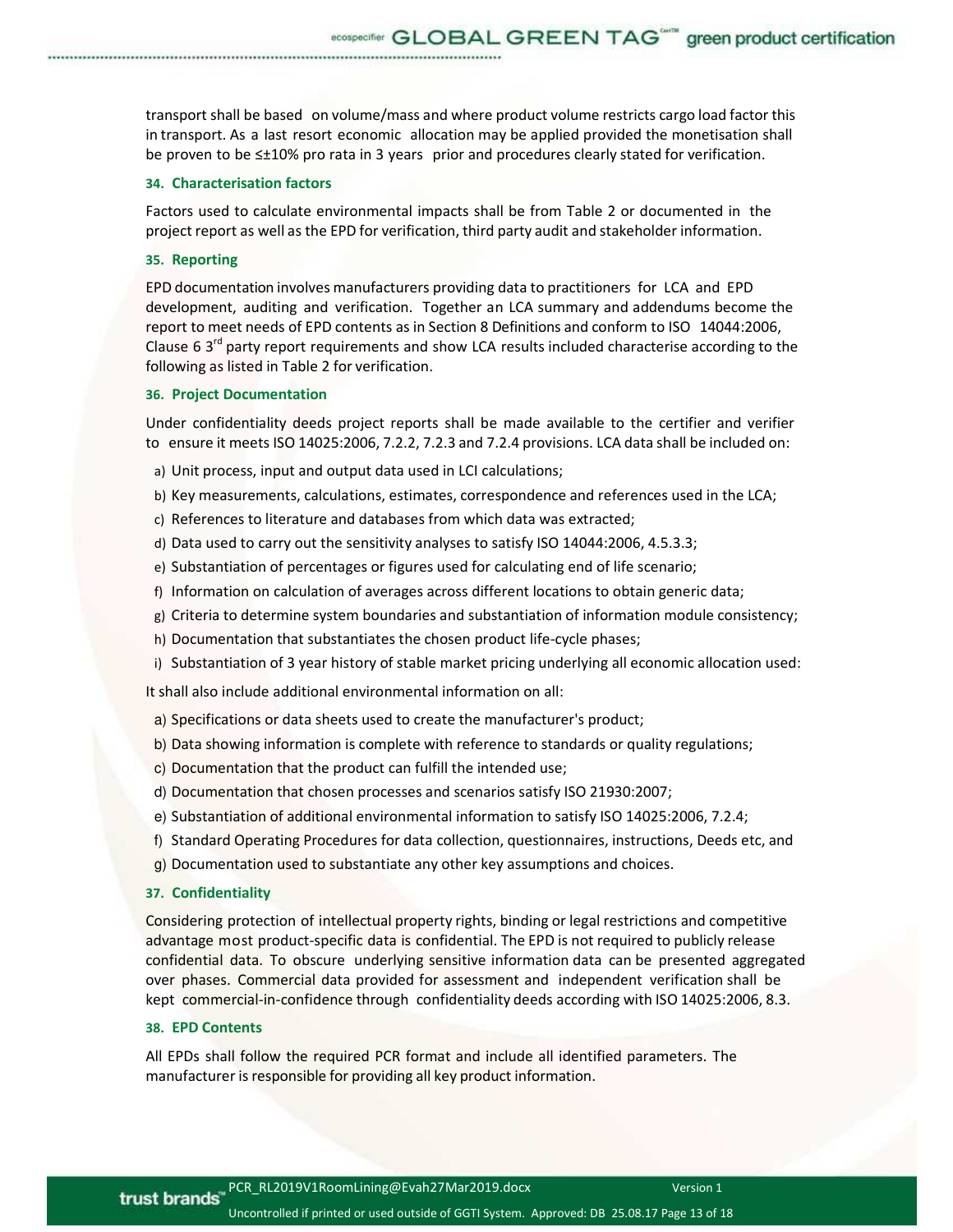### **Table 2 Characterisation Factors**

| Inventory                                                    | Acronym      | Units                                    |
|--------------------------------------------------------------|--------------|------------------------------------------|
| Net Fresh Water Use                                          | <b>FW</b>    | $m^3$                                    |
| Renewable Energy Use                                         | <b>RE</b>    | MJ                                       |
| <b>Total Renewables Use</b>                                  | <b>GRE</b>   | MJ                                       |
| <b>Fossil Energy Use</b>                                     | FE.          | MJ                                       |
| <b>Finite Material Use</b>                                   | <b>FR</b>    | MJ                                       |
| <b>Gross Fossil Fuel Use</b>                                 | GFF          | MJ                                       |
| <b>Recycled Material Use</b>                                 | <b>RRM</b>   | kg                                       |
| Recovered Renewable Fuel                                     | <b>RRF</b>   | MJ                                       |
| <b>Recovered Fossil Fuel Use</b>                             | <b>RFF</b>   | MJ                                       |
| <b>Scrap For Reuse Recycling</b>                             | <b>SRR</b>   | kg                                       |
| <b>Feedstock For Energy Recovery</b>                         | <b>FER</b>   | kg                                       |
| Non-Hazardous Waste                                          | W            | kg                                       |
| Hazardous Waste                                              | <b>HW</b>    | kg                                       |
| <b>Total Radioactive Waste</b>                               | <b>RWD</b>   | kg                                       |
| Potential Impact Categories <sup>1</sup>                     | Acronym      | <b>Negative Unit</b>                     |
| Climate change                                               | <b>GWP</b>   | kg CO <sub>2</sub> e <sub>100</sub> year |
| Formation tropospheric ozone (photochemical oxidants)        | <b>TPO</b>   | kg NMVOC                                 |
| <b>Photochemical Ozone Creation</b>                          | <b>POCP</b>  | kgC <sub>2</sub> H <sub>4e</sub>         |
| Depletion Stratospheric atmospheric ozone                    | <b>ODP</b>   | kg CFC11.                                |
| Depletion of Fossil Resources: fuel, metal                   | <b>ADPF</b>  | kg MJ <sub>surplus</sub>                 |
| Depletion of Other Resources: water, renewable               | <b>ADPE</b>  | $\overline{\rm m}^3$                     |
| Acidification emissions to freshwater, marine or land        | AP           | kg(P,N, SO <sub>2</sub> ) <sub>e</sub>   |
| Eutrophication of terrestrial, marine & freshwater           | EP           | kg PO <sub>4e</sub>                      |
| Ecotoxicity Damage: land, marine & freshwater Ecosystem      | <b>TXES</b>  | kg 1,4-DBe                               |
| <b>Ecotoxicity Human Health Damages</b>                      | <b>TXHH</b>  | kg 1,4-DBe                               |
| Loss of Species, Biodiversity, Ecosystem or Habitat          | EQL          | kg 1,4-DBe                               |
| Land transformation of site, urban, agricultural and natural | <b>LT</b>    | m <sup>2</sup> a                         |
| Potential Benefit Categories <sup>3</sup>                    | Acronym      | <b>Positive Unit</b>                     |
| Supply Viability via Energy Recovery                         | <b>SEER</b>  | GJ surplus                               |
| Supply Viability via Water Recovery                          | <b>SEWR</b>  | MI <sub>Reuse</sub>                      |
| Supply Viability via Fuel Recovery                           | <b>SEFR</b>  | GJ surplus                               |
| Supply Viability via Mineral Recovery                        | <b>SEMR</b>  | GJ <sub>surplus</sub>                    |
| Supply Viability via Resource Recovery                       | <b>SERR</b>  | MJ surplus                               |
| Hale Human Health via Wellness                               | <b>HHW</b>   | <b>HALY</b>                              |
| Hale Human Health via Dust Avoidance                         | HHHD         | $kgPM_{10}$                              |
| Hale Human Health via Healthy Airshed                        | <b>HHHA</b>  | g 1,4DBe                                 |
| Hale Human Health via Safe Organics in Air                   | <b>HHHSA</b> | g NMVOC                                  |
| Hale Human Health via Ozone Layer Repair                     | <b>HHHRO</b> | $g$ R11 $_e$                             |
| Ecosystem Recovery via Climate Brake                         | <b>ERCB</b>  | kt $CO2e20$                              |
| Ecosystem Recovery via Water Clarification                   | ERWC         | TPO4 <sub>e</sub>                        |
| Ecosystem Recovery via Ecotoxicity Avoided                   | EREA         | t1,4DBe                                  |
| Ecosystem Recovery via Restored Fraction                     | ERAR         | $PRF*m^{2*}yr$                           |
| Ecosystem Recovery via Habitat Recovery                      | <b>ARHR</b>  | $PRF*m^{2*}vr$                           |

## **39. Declaration of Mandatory and Optional Inclusions**

The product system studied shall contain a:

l,

<sup>1</sup> EcoIndicator 99 or RECIPE or AUSLCI version of comparable national ecopoints

<sup>2</sup> Where e stands for equivalent and here is to the 2013 IPPC factors

<sup>3</sup> Evah 2020 Life Cycle benefit Assessment method http://www.evah.com.au/elcap.html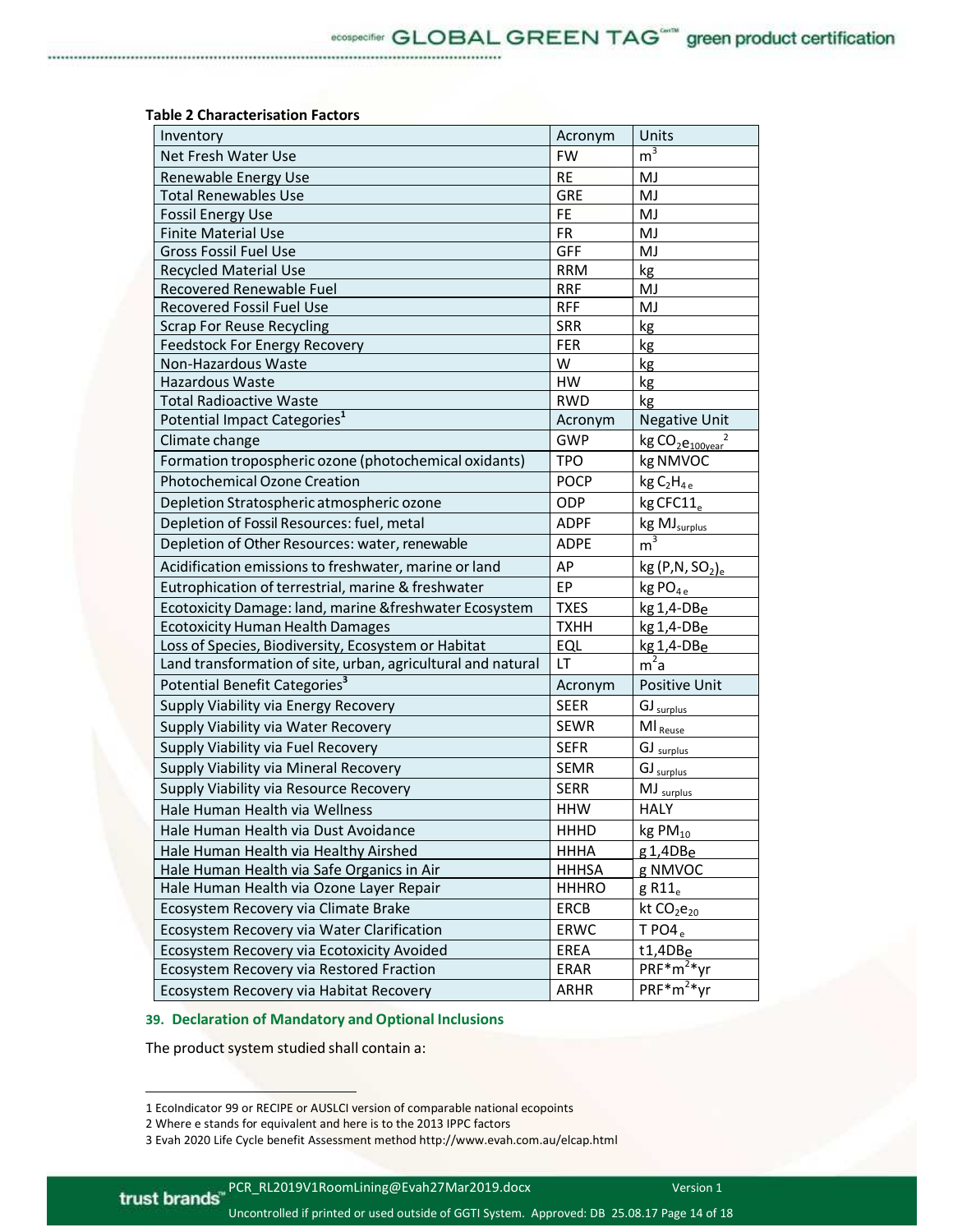- Diagram of system boundaries including phases in the LCA subdivided into production, construction, use/operation and maintenance plus disposition and parts thereof;
- Description of the nature of processes and ancillary/complementary items required for product installation and replacements and maintenance according to PCR criteria.

Replacement, maintenance, necessary process and ancillary products shall be included or exclusions defined to show they conform to section 6.13 Calculation Rules. The comparison shall include whole building performance in accordance with ISO/TS 21931-1 and other normative references so the EPD may not be used to compare products.

### **40. Declaration of Parameters**

The following results for all phases should be differentiated in result tables and charts:

#### **Use of Resources**

The EPD shall list resources relied upon differentiated into use of:

- Water from freshwater, ground, marine and surface sources.
- Renewable material differentiated as hydro, wind, solar, biomass and other sources;
- Renewable primary energy differentiated as hydro, wind, solar, biomass and other key source;
- Finite primary material, feedstock and fuel resources listed by type;
- Finite primary fuels listed as fossil oil; natural gas; coal, Uranium and other feedstock.
- Secondary material and fuel resources compliant to ISO 14021:1999, 7.8.1.1.

## **Emissions to Air, Land and Water**

In accordance with national standards and practice the EPD shall declare all of the most significant releases to land, ground and surface water, and emissions to air outdoors and indoors.

#### **Indoor Environmental Quality**

For evaluation on human health and comfort in the building the EPD shall declare significant information on human health and comfort due to chemical, biological and physical emissions.

#### **Waste Disposition**

Waste generated during the product life cycle shall be classed as hazardous or non-hazardous waste, expressed in percentages or as mass per functional or declared unit.

#### **41. Results and Environmental Impacts**

Results, impacts and potential damages are differentiated into Greenhouse gas emissions including:

- $\bullet$  Gross global warming potential in kg CO<sub>2e</sub>,
- Climate Change Damages and
- Emission of ozone-depleting gases including:
	- o Formation of tropospheric ozone (photochemical oxidants)
	- o Depletion of the stratospheric ozone layer
	- $\circ$  Gross Ozone Depleting Potential in kg CFC<sub>11e</sub>

They show potential biodiversity and or ecosystem impacts including:

- Environmental and Human health related toxicity
- Acidification and eutrophication of water sources
- Acidification of land, as well as
- Depletion of resources, fuel, land and range of habitat.

#### **42. Declaration of Additional Environmental Information**

The EPD shall include other information where relevant on environmental: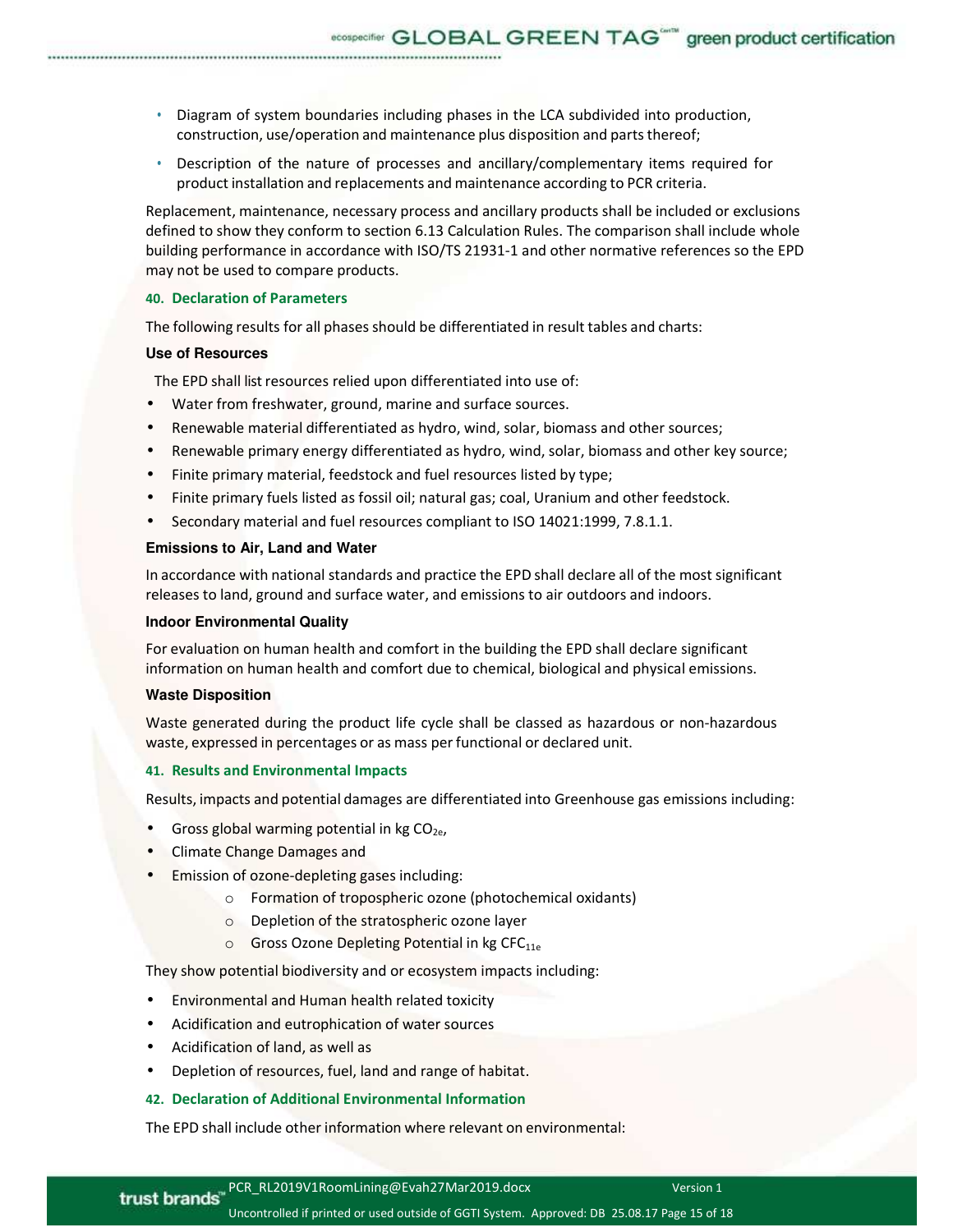- Geographical aspects relating to any phase e.g. potential versus actual site impact;
- Data significant for product performance;
- Management systems and where organisational certification can be viewed;
- Programs that are applicable and where certification can be viewed;
- Activity participation as in recycling or recovery programs and where details can be obtained;
- Results derived from the LCA but not typically communicated in such formats;
- Instructions and limits for efficient use; and human health hazards and risk assessment;
- Significant material absent/present in certain areas per ISO 14021:1999, 5.4 and 5.7r;
- Management of preferable disposition options to avoid waste;
- Impact potential for incidents including in the:
- Disposition in deconstruction, reuse, demolition, recycling and disposal;
- Energy, water, acoustic and other improvements;
- feedstock energy content energy recovery in re-use or recycling, and
- Recycled content or recycling rates as described in ISO 14021:1999, 7.8.1.1.

#### **43. Verification Demonstration**

The EPD shall contain a completed demonstration of verification as outline e.g. in Table 3. The PCR review was conducted and is according to ISO 21930.

| Verification                   | Name                | Affiliation            | email address                     |
|--------------------------------|---------------------|------------------------|-----------------------------------|
| <b>PCR Review Chair</b>        | <b>Murray Jones</b> | <b>Ecquate Pty Ltd</b> | murraviones@internode.on.net      |
| <b>Product Research</b>        | Saphy Hau           | <b>Global GreenTag</b> | certification6@globalgreentag.com |
| LCI & EPD Developer            | Delwyn Jones        | The Evah Institute     | delwyn@evah.com.au                |
| LCI & EPD Developer            | Mathilde Vlieg      | Vlieg LCA              | mathilde@evah.com.au              |
| <b>LCARate Developer</b>       | Nana Bortsie-Arvee  | Global GreenTag        | certification@globalgreentag.com  |
| Internal LCA Audit             | Omar Biaz           | <b>Global GreenTag</b> | certification1@globalgreentag.com |
| <b>Internal EPD Audit</b>      | David Baggs         | <b>Global GreenTag</b> | david.baggs@globalgreentag.com    |
| 3rd Party Reviewer             | <b>Murray Jones</b> | <b>Ecquate Pty Ltd</b> | murraviones@internode.on.net      |
| 3 <sup>rd</sup> Party Reviewer | Mathilde Vlieg      | <b>Vlieg LCA</b>       | mathilde@evah.com.au              |
| 3rd Party Reviewer             | Delwyn Jones        | The Evah Institute     | delwyn@evah.com.au                |

#### **Table 3 Demonstration of Verification**

#### **44. Verification**

The review and verification procedure requires that ISO 14025:2006 Clause 8 provisions shall apply:

- PCR review per clause
- 8.1 Declaration of General Information and
- 8.4 Declaration of Parameters.
- 8.5 Additional Environmental Information
- Independent verification per section 8.2 Verification Demonstration.

The independent verifier shall generate a verification report stipulating the conclusion of the verification process, while adhering to the obligations of ISO 14025:2006, 8.3, covering rules for data confidentiality. This report shall be available to any person upon request. The competence of the:

- Third party PCR review panel shall be according to provisions in ISO 14025:2006, 8.2.3 and
- Independent EPD verifier shall be according to provisions given in ISO 14025:2006, 8.2.2.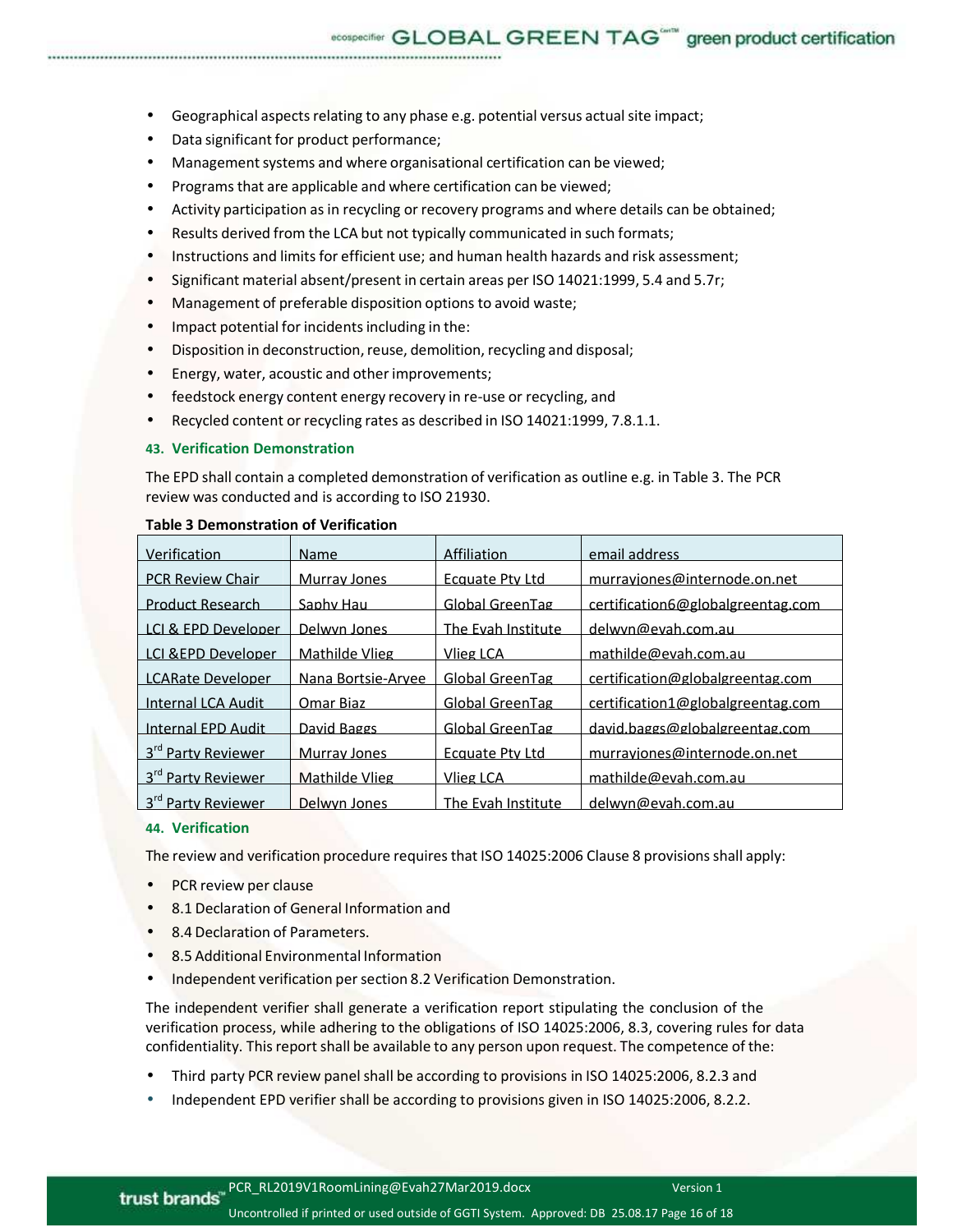## ecospecifier GLOBAL GREEN TAG<sup>""</sup> green product certification

#### **Appendix A Normative References**

ISO 6707-1:2004 Building and civil engineering: Vocabulary Part 1: General terms

ISO 9001:2008 Quality Management Systems Requirements

ISO 14001:2004 Environmental management systems: Requirements with guidance for use

ISO 14004:2004 EMS: General guidelines on principles, systems & support techniques

ISO 14015:2001 EMS: Environmental assessment of sites & organizations (EASO)

ISO 14020:2000 Environmental labels & declarations — General principles

ISO 14024:2009 Environmental labels & declarations -- Type I Principles & procedures

ISO 14025:2006 Environmental labelling & declarations Type III EPDs Principles & procedures

ISO 14031:1999 EM: Environmental performance evaluation: Guidelines

ISO 14040:2006 EM: Life cycle assessment (LCA): Principles & framework

ISO 14044:2006 EM: LCA: Requirement & guideline for data review: LCI; LCIA, Interpretation results

ISO 14050:2009 Environmental management: Vocabulary

ISO 14064:2006 EM: Greenhouse Gases: Organisation & Project reporting, Validation & verification

ISO 15392:2008 Sustainability in building construction General principles

ISO 15686-1:2011 Buildings & constructed assets Service life planning Part 1: General principles

ISO 15686-2:2012 Buildings & constructed assets Service life (SL) planning Part 2: prediction

ISO 15686-8:2008 Buildings & constructed assets SL planning Part 8: Reference & estimation

ISO 21929-1:2011 Sustainability in building construction Sustainability indicators Part 1: Framework

ISO 21930:2007 Sustainability in building construction: Environmental declaration of building products

ISO 21931-1:2010 Sustainability in building construction Framework for methods of assessment for environmental performance of construction works Part 1: Buildings

ISO 21932:2013 Sustainability in buildings and civil engineering works -- A review of terminology

EN 15804: 2012: Sustainability of construction works, Environmental product declarations, European Committee for Standardisation (CEN)

EN 15643-1: 2011: Sustainability of construction works - Sustainability assessment of buildings – Part 1 general framework, CEN

EN 15643-2: 2011: Sustainability of construction works - Sustainability assessment of buildings – Part 2 framework for assessment of environmental performance, CEN

EN15978 - 2011: Sustainability of construction works - Assessment of environmental performance of buildings - Calculation method, European Committee for Standardisation, CEN

CENT/TR 15941 - 2010: Sustainability of construction works – Environmental Product Declarations-Methodology for the selection of generic data, CEN

CENT/TR 15942 - 2014: Sustainability of construction works - Environmental Product Declarations-Communication formats: business to business, CEN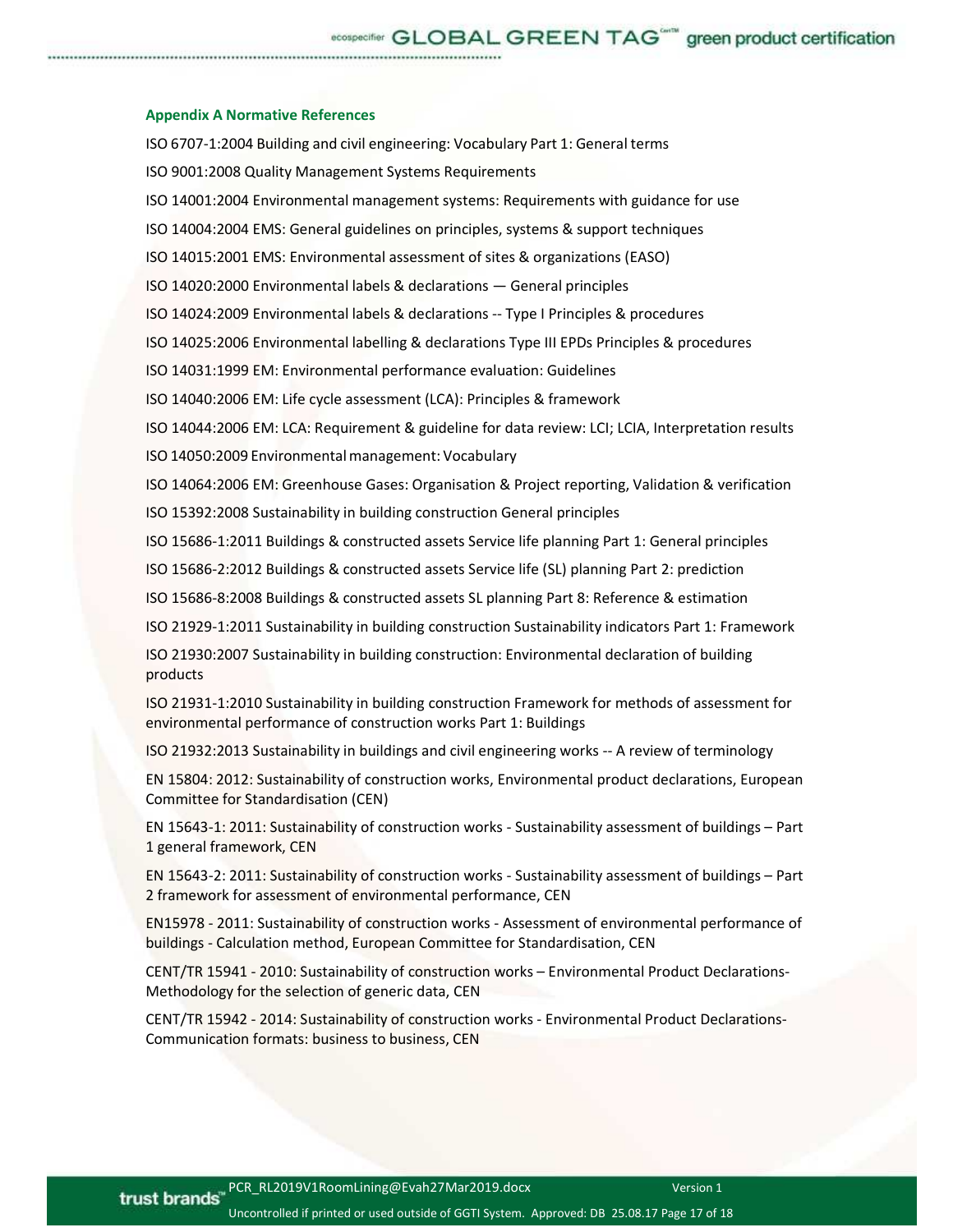#### **Appendix B General References**

Australian & New Zealand (ANZECC) Guidelines For Fresh & Marine Water Quality (2000) http://www.environment.gov.au/water/quality/national-water-quality-management-strategy

Basel Convention (2011) Control of Transboundary Movement of Hazardous Waste & Disposal http://www.basel.int/portals/4/basel%20convention/docs/text/baselconventiontext-e.pdf

Boustead (2014) Model 6 LCI database http://www.boustead-consulting.co.uk/publicat.htm USA & UK

EcoInvent (2014) LCI Model 3 database http://www.ecoinvent.ch/ EcoInvent, Switzerland

Evah (2019) LCA Tools, Databases & Methodology at http://www.evah.com.au/tools.html

Franklin Associates (2019) US LCI Database http://www.fal.com/index.html Eastern Research Group US

GreenTag™ Certification (2019)

http://www2.ecospecifier.org/services\_offered/greentag\_certification

GreenTag™ (2019) Product Category Rules http://www.globalgreentag.com/greentag-epd-program

Jones D., Mitchell. P. & Watson P. (2004) LCI Database for Australian Commercial Building Material: Report 2001-006-B-15, Sustainable Built Assets, CRC for Construction Innovation

Jones D.G et al. (2009) Chapter 3: Material Environmental LCA in Newton P et al., (eds) Technology, Design & Process Innovation in the Built Environment, Taylor & Francis, UK

IBISWorld (2019) Market Research, http://www.ibisworld.com.au/ IBISWorld Australia

International Energy Agency (2019) Energy Statistics http://www.iea.org/countries/membercountries/

Plastics Europe (2019) Portal http://www.plasticseurope.org/plastics-sustainability/eco-profiles.aspx

Pre (2014) SimaPro 8 Software, The Netherlands http://www.pre-sustainability.com/simapromanuals

Myhre et al, 2013, Anthropogenic and Natural Radiative Forcing Chapter 8 in Stocker et al (eds.) Climate Change 2013, AR5 of the IPCC, Cambridge U Press UK. http://www.ipcc.ch/report/ar5/wg1/

Roache S. K. (2012) IMF Report WP/12/115 China's Impact on World Commodity Markets http://www.imf.org/external/pubs/ft/wp/2012/wp12115.pdf International Monetary Fund

UNEP (2019) Persistent Organic Pollutants http://www.chem.unep.ch/pops/ The UN

USLCI (2019) Life-Cycle Inventory Database https://www.lcacommons.gov/nrel/search, USA

U.S. Geological Survey National Minerals (2019) http://minerals.usgs.gov/minerals/pubs/country/ USA

US EPA (2014) Database of Sources of Environmental Releases of Dioxin like Compounds in U.S http://cfpub.epa.gov/ncea/cfm/recordisplay.cfm?deid=20797 p 1-38, 6-9, USA.